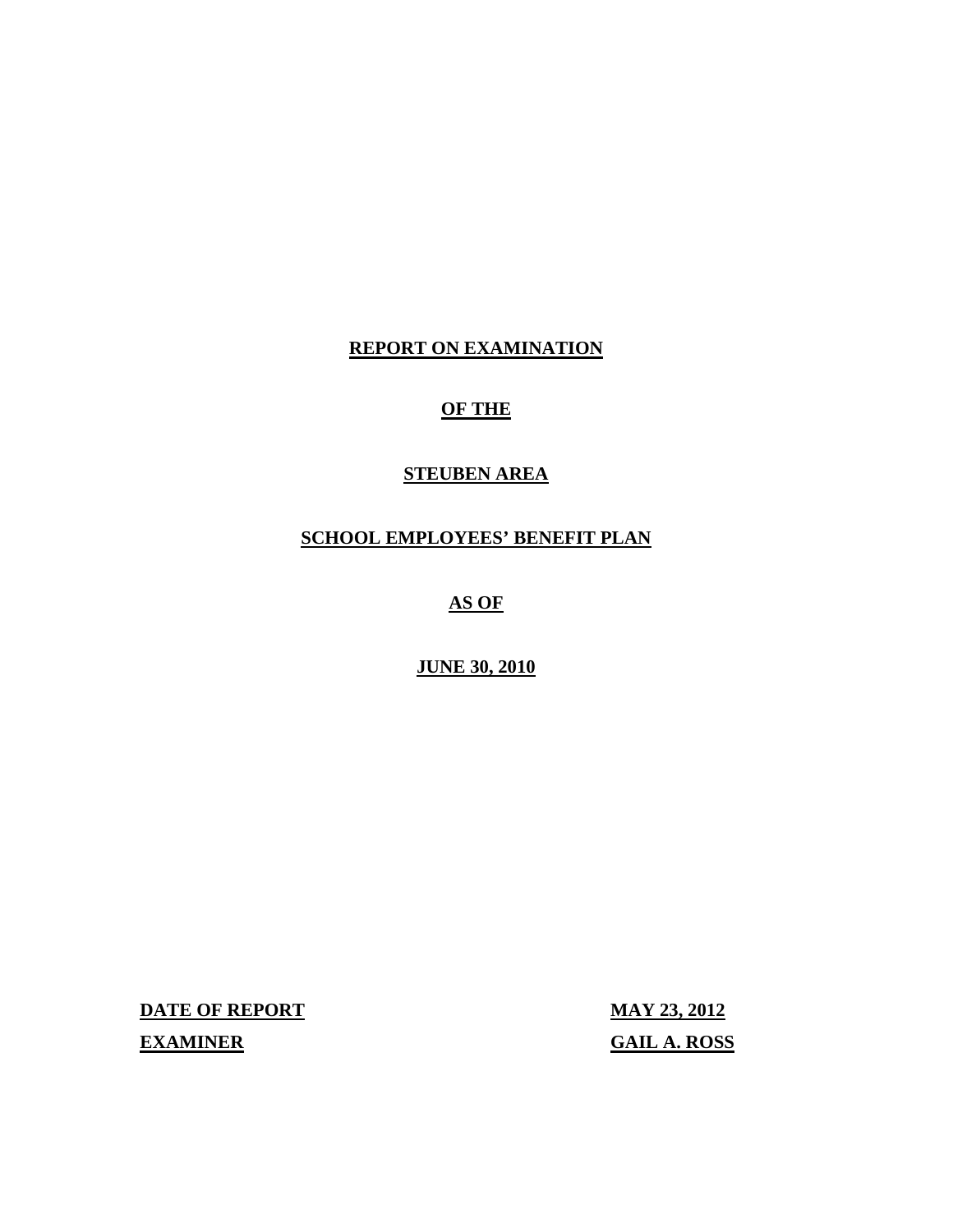## **TABLE OF CONTENTS**

### **ITEM NO. PAGE NO.**

| 1. | Scope of the examination                                         | 3  |
|----|------------------------------------------------------------------|----|
| 2. | Description of the Plan                                          | 5  |
|    | A. Management and controls                                       | 7  |
|    | B. Territory and plan of operation                               | 11 |
|    | C. Corporate governance                                          | 11 |
|    | D. Stop-loss coverage                                            | 13 |
|    | E. Administrative services agreements                            | 13 |
|    | F. Conflict of interest policy                                   | 15 |
|    | G. Accounts and records                                          | 16 |
| 3. | <b>Financial Statements</b>                                      | 18 |
|    | A. Balance sheet                                                 | 18 |
|    | B. Statement of revenues and expenses and change in net<br>worth | 19 |
| 4. | Claims payable                                                   | 20 |
| 5. | Market conduct activities                                        | 21 |
| 6. | Compliance with prior report on examination                      | 26 |
| 7. | Summary of comments and recommendations                          | 28 |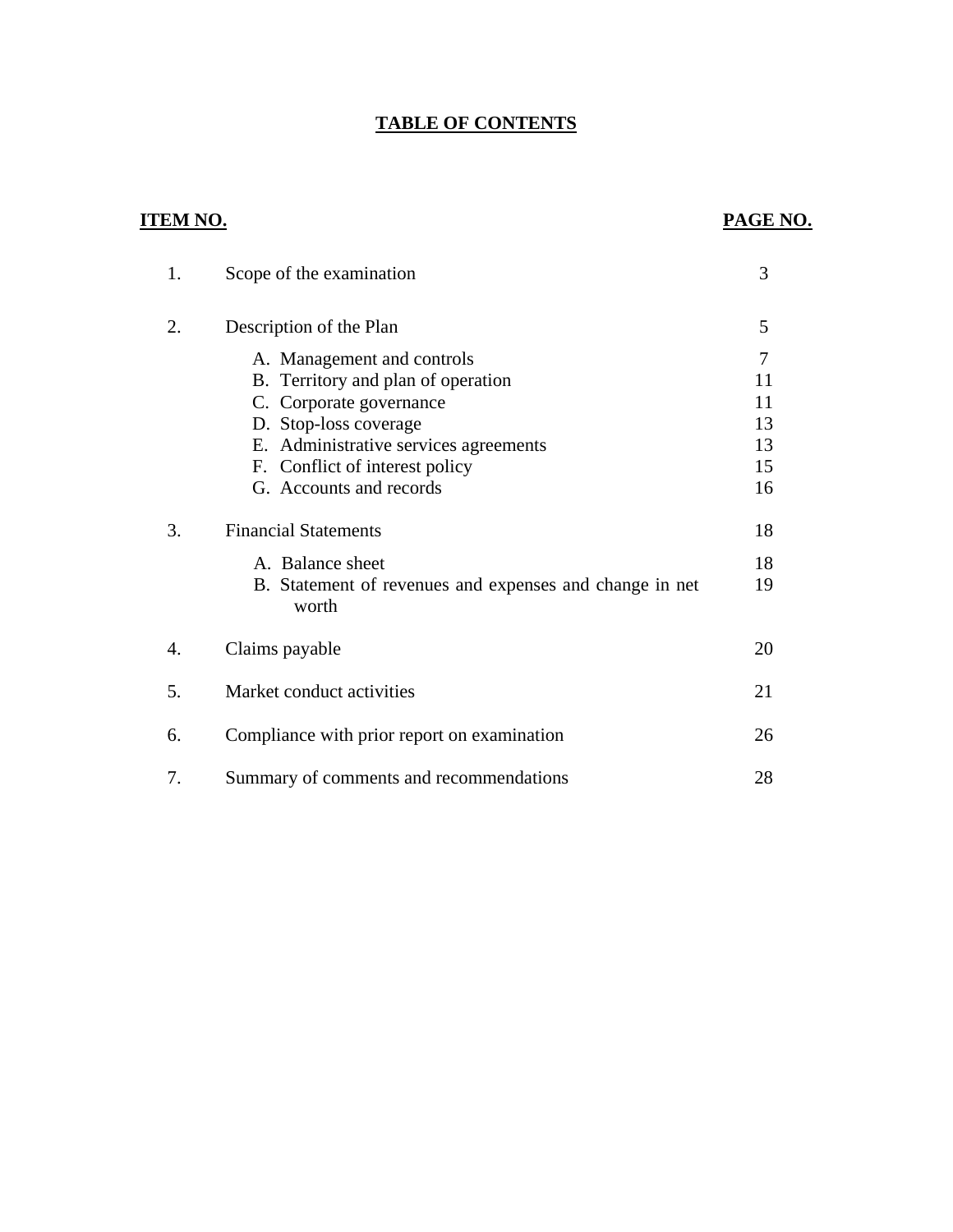

## NEW YORK STATE DEPARTMENT<sub>of</sub> FINANCIAL SERVICES

 Andrew M. Cuomo Benjamin M. Lawsky Governor Superintendent Superintendent Superintendent Superintendent Superintendent Superintendent Superintendent

May 23, 2012

Honorable Benjamin M. Lawsky Superintendent of Financial Services Albany, New York 12257

Sir:

Pursuant to the requirements of the New York Insurance Law and acting in accordance with the instructions contained in Appointment Number 30712, dated April 20, 2011, attached hereto, I have made an examination into the condition and affairs of Steuben Area Schools Employees' Benefit Plan, a municipal cooperative health benefit plan licensed pursuant to the provisions of Article 47 of the New York Insurance Law, as of June 30, 2010, and respectfully submit the following report thereon.

The examination was conducted at the home office of Steuben Area Schools Employees' Benefit Plan located at 8455 County Route 125, Campbell, New York.

Wherever the designations the "Plan" or "SASEBP" appear herein, without qualification, they should be understood to indicate the Steuben Area Schools Employees' Benefit Plan.

Wherever the designation the "Department" appears herein, without qualification, it should be understood to indicate the New York State Department of Financial Services.

25 BEAVER STREET, NEW YORK, NY 10004 | <WWW.DFS.NY.GOV>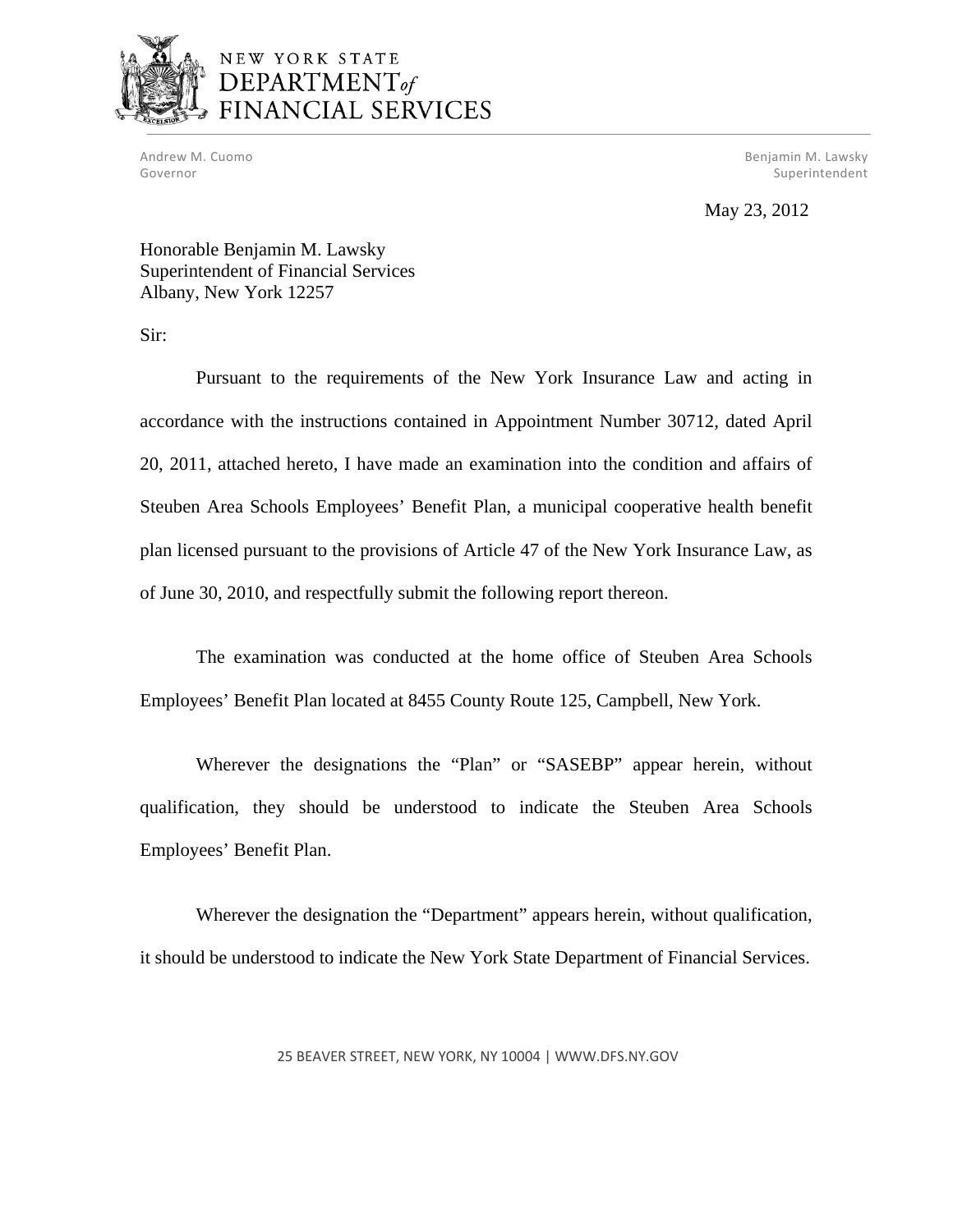It should be noted that the New York State Insurance Department merged with the New York State Banking Department on October 3, 2011 to become the New York State Department of Financial Services.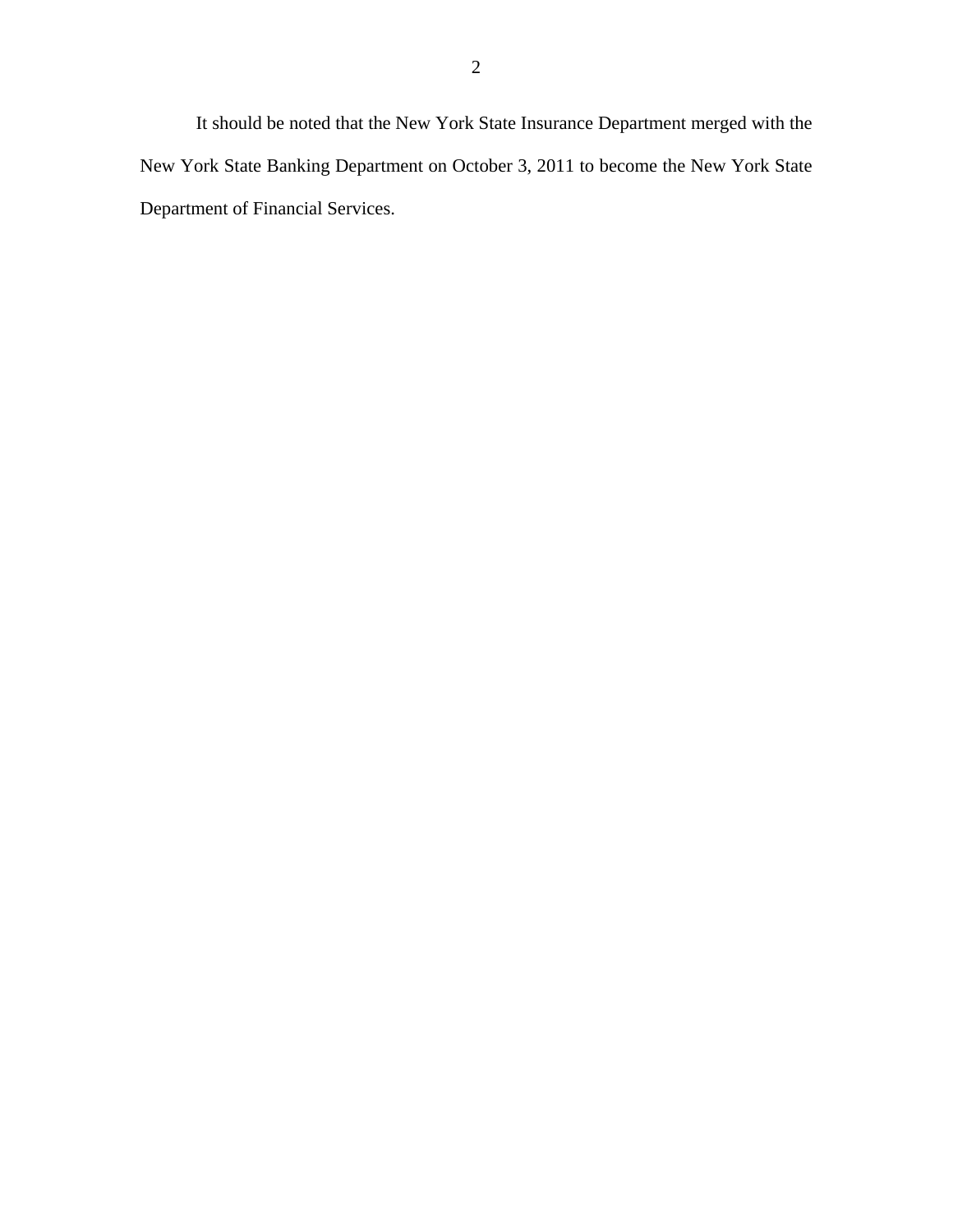#### **1. SCOPE OF EXAMINATION**

The previous examination of the Plan was conducted as of June 30, 2005. This examination of the Plan was a combined financial and market conduct examination and covered the five-year period from July 1, 2005 through June 30, 2010. The financial component of the examination was conducted as a financial examination, as defined in the National Association of Insurance Commissioners ("NAIC") *Financial Condition Examiners Handbook, 2010 Edition* (the "Handbook"). The examination was conducted observing the guidelines and procedures in the Handbook. Where deemed appropriate by the examiner, transactions occurring subsequent to fiscal year June 30, 2010 were also reviewed.

The financial portion of the examination was conducted on a risk-focused basis in accordance with the provisions of the Handbook, which provides guidance for the establishment of an examination plan based on the examiner's assessment of risk in the Plan's operations and utilizes that evaluation in formulating the nature and extent of the examination. The examiner planned and performed the examination to evaluate the Plan's current financial condition, as well as identify prospective risks that may threaten the future solvency of SASEBP. The risk-focused examination approach was included in the Handbook for the first time in 2007; thus, this was the first such type of examination of the Plan.

The examiner identified key processes, assessed the risks within those processes and assessed the internal control systems and procedures used to mitigate those risks.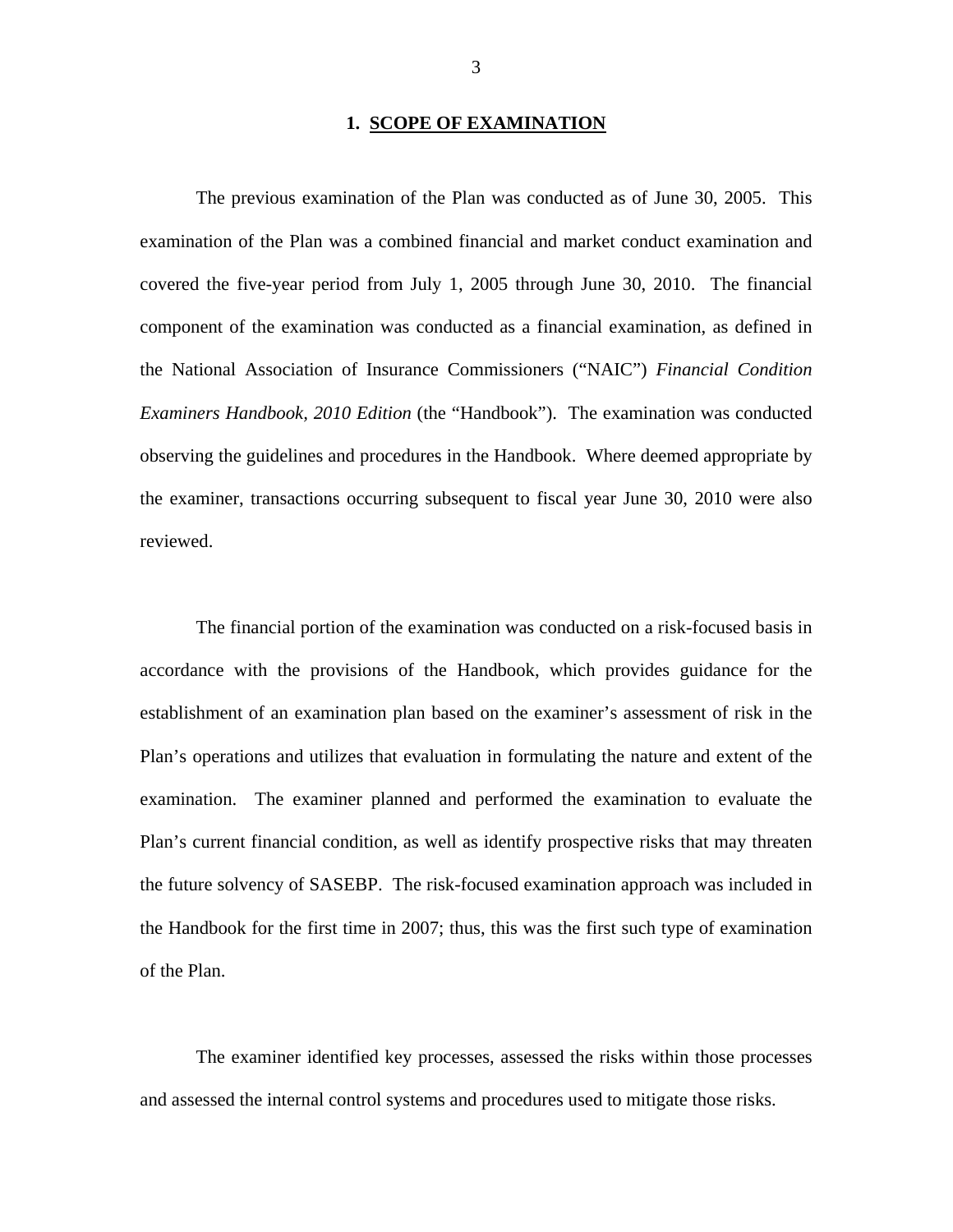The examination also included an assessment of the principles used and significant estimates made by management, an evaluation of the overall financial statement presentation, and determined management's compliance with the Department's statutes and guidelines, Statutory Accounting Principles, as adopted by the Department, and NAIC Annual Statement instructions.

Information concerning the Plan's organizational structure, business approach and control environment were utilized to develop the examination approach. The examination evaluated the Plan's risks and management activities in accordance with the NAIC's nine branded risk categories.

These categories are as follows:

- Pricing/Underwriting
- Reserving
- Operational
- Strategic
- Credit
- Market
- Liquidity
- Legal
- Reputational

The Plan was audited annually, for the years 2005 through 2010, by the accounting firm Ciaschi, Dietershagen, Little, Mickelson & Company, LLP. The Plan received an unqualified opinion in each of those years. Certain audit work papers of Ciaschi, Dietershagen, Little, Mickelson & Company, LLP were reviewed and relied upon in conjunction with this examination.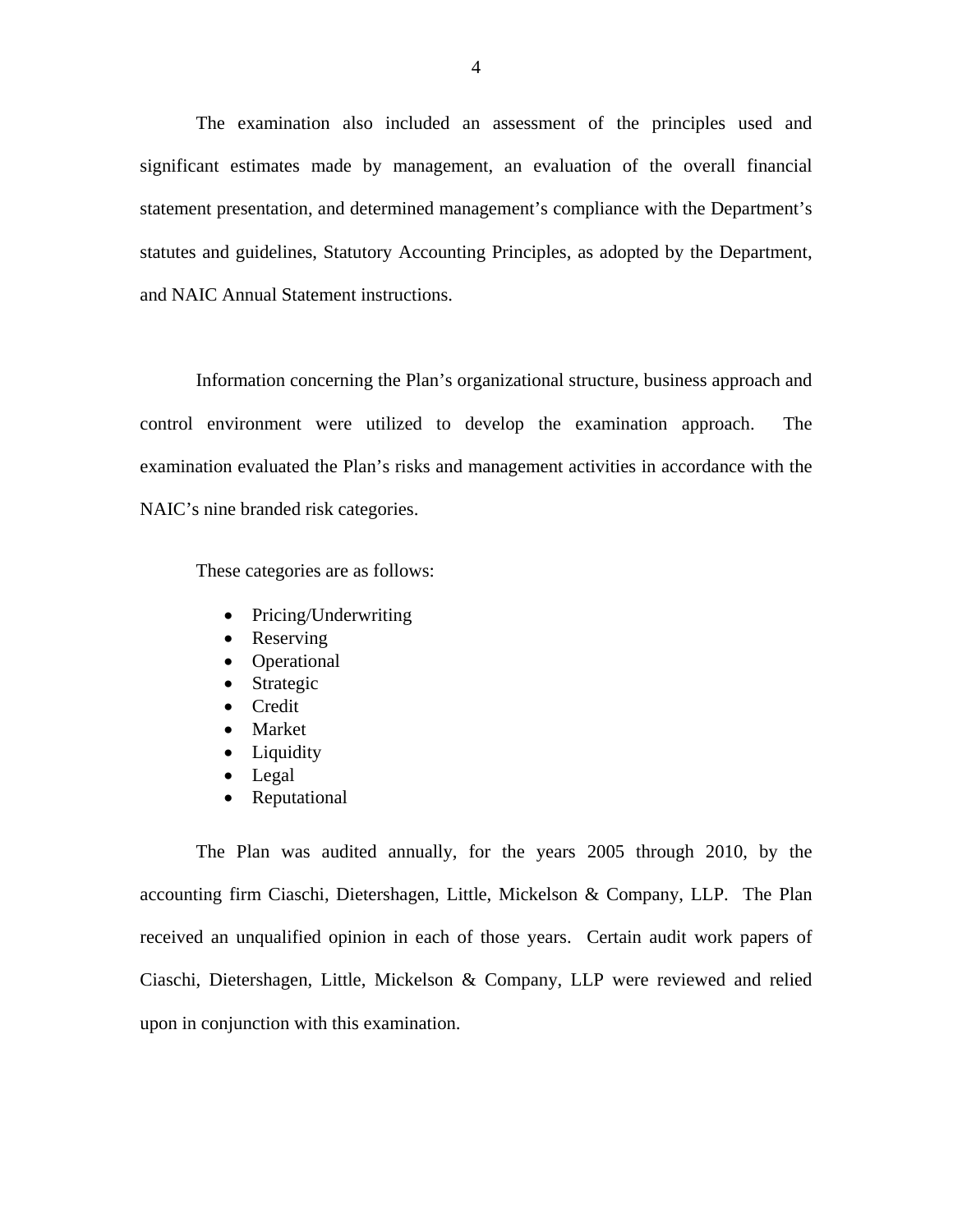<span id="page-6-0"></span>This report on examination is confined to financial statements and comments on those matters which involve departures from laws, regulations or rules, or which require explanation or description.

 regard to comments and recommendations contained in the prior report on examination. A review was also made to ascertain what action was taken by the Plan with

#### **2. DESCRIPTION OF THE PLAN**

Steuben-Allegany Board of Cooperative Educational Services ("BOCES") and its eight (8) original member school districts ("Participants") formed a Consortium, effective July 1, 1981. The purpose of the Consortium was to provide for the efficient and economic evaluation, processing, administration and payment of health benefits through self-insurance. The Plan provides benefits to covered employees and their eligible dependents as defined in the plan booklet.

On June 1, 2001, the Plan was issued a certificate of authority by the Superintendent of Insurance under Article 47 of the New York Insurance Law. Pursuant to such certificate of authority, the Participants have agreed to share the costs and assume the liabilities for medical, surgical, prescription drugs, and hospital benefits provided to covered employees (including retirees) and their dependents.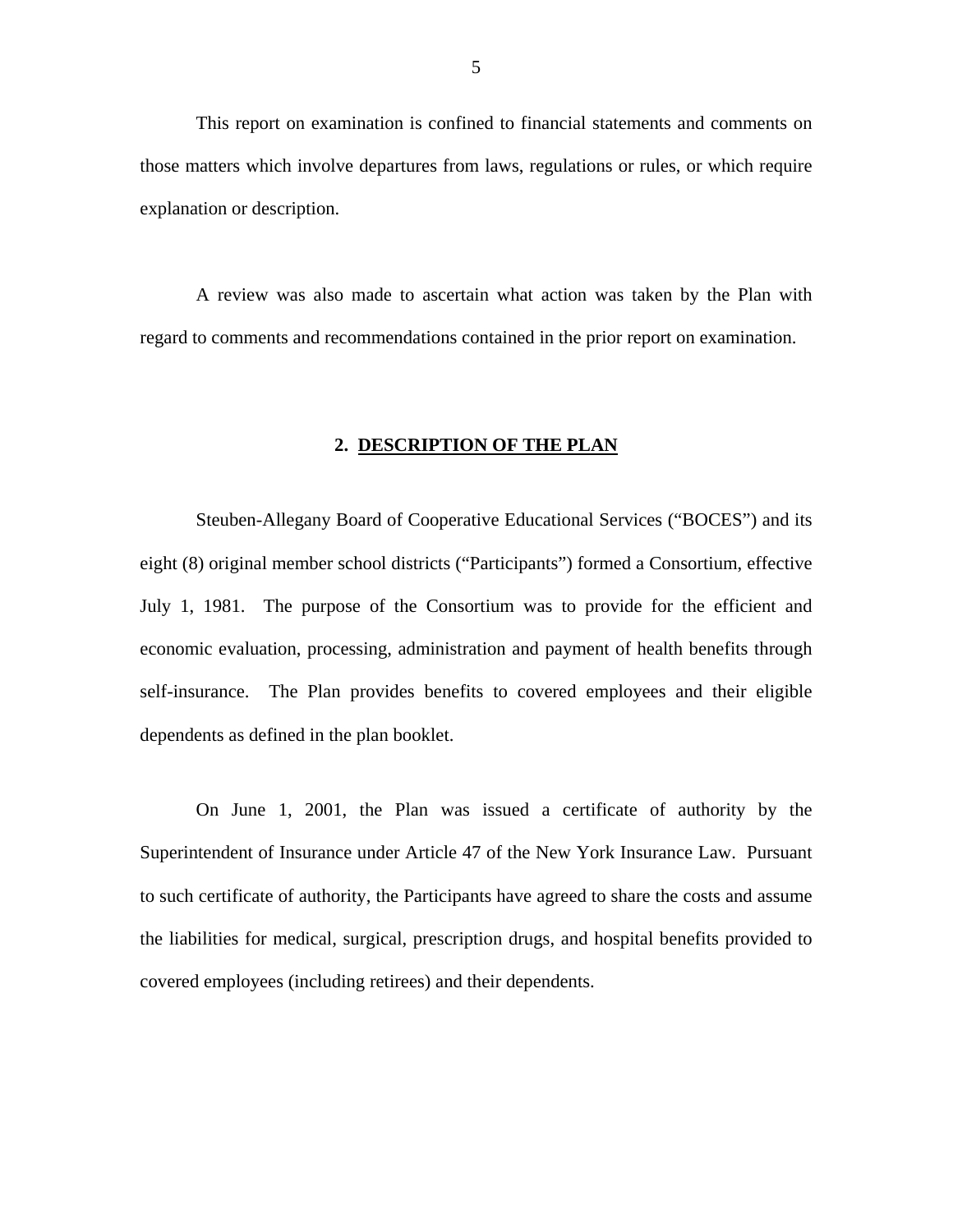On February 10, 2005, the Commissioner of Education ordered the merger of Steuben-Allegany BOCES and Schuyler-Chemung Tioga BOCES. Effective July 1, 2006 the common name of the merged BOCES became the Greater Southern Tier BOCES. Steuben-Allegany BOCES withdrew from the Plan and as a result of such withdrawal, all of Steuben-Allegany BOCES employees covered under the Plan were terminated from the Plan effective July 1, 2006.

The Hornell City School District ("Hornell") joined the Plan on February 1, 2006 under a contractual agreement, which required Hornell to make a \$1,517,822 reserve contribution buy-in, paid in five installments. An initial payment of \$126,486 was received in the 2006 plan year and \$347,384 was received in 2007. The Plan deferred the remaining three payments of \$347,384, due July 2007 through July 2009, for one additional year with the final payment due in 2010 with no interest consideration. On September 15, 2008, the agreement between the Plan and Hornell for \$1,517,822 reserve contribution buy-in was revised to reduce the total buy-in amount to \$1,308,700. Hornell paid their contributions in full as of June 30, 2010.

There are currently eight school districts participating in the Plan. The Plan Participants are as follows:

Avoca Central School Hammondsport Central School Campbell-Savona Central School Hornell City School District

Arkport Central School Canisteo-Greenwood Central School Canaseraga Central School Jasper-Troupsburg Central School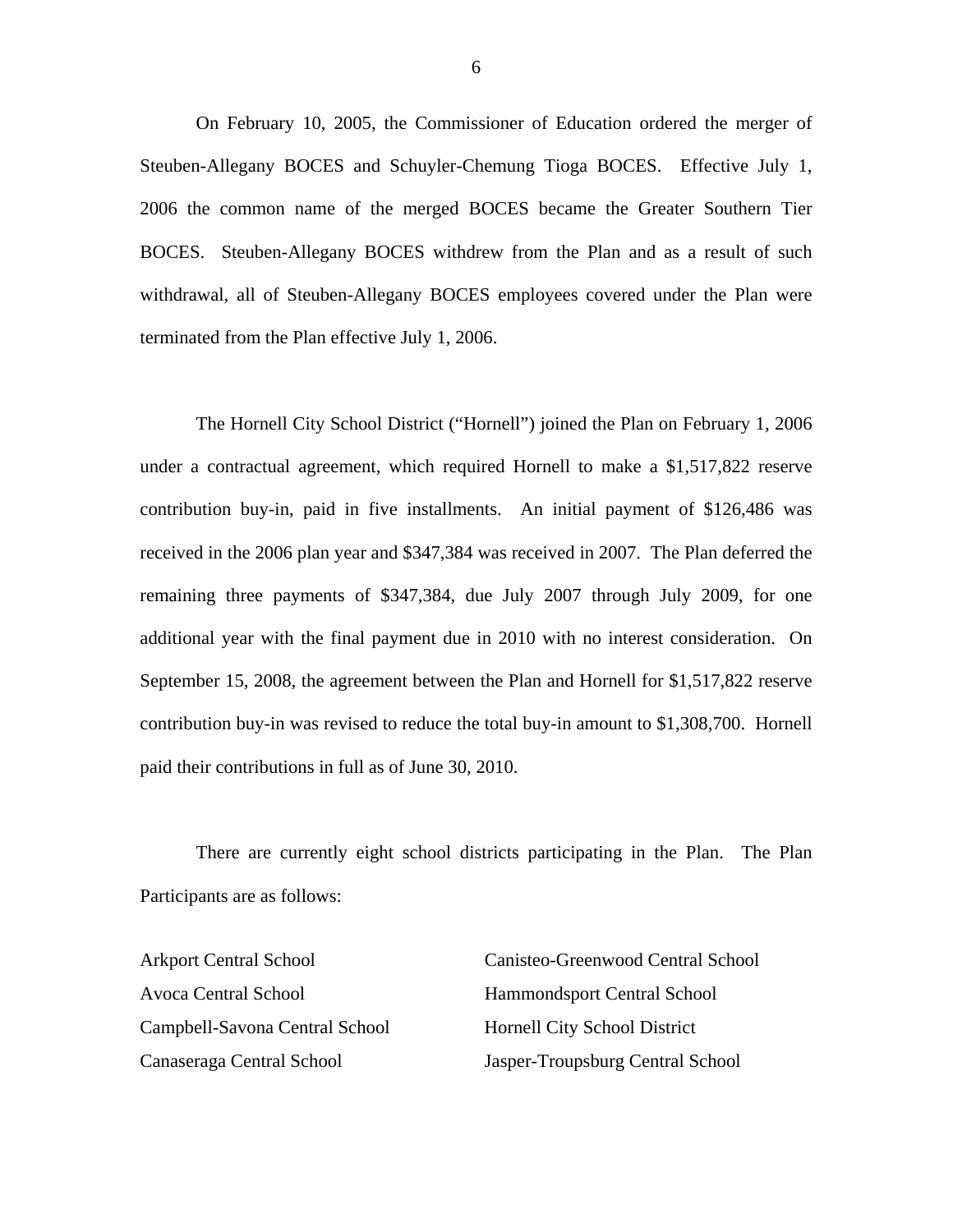<span id="page-8-0"></span>Steuben Area School Employees' Benefit Plan is considered a "grandfathered health plan" under the Patient Protection and Affordable Care Act ("the Affordable Care Act"). To be a grandfathered plan, the policy or group health plan must have had at least one individual enrolled in coverage on March 23, 2010, and the policy or plan must have continuously covered someone since March 23, 2010. As permitted by the Affordable Care Act, a grandfathered health plan can preserve certain basic health coverages that were already in effect when that law was enacted. A grandfathered health plan means the plan has the discretion not to include certain consumer protections of the Affordable Care Act that apply to other plans, for example, the requirement for the provision of preventive health services without any cost sharing. However, grandfathered health plans must comply with certain other consumer protections in the Affordable Care Act; for example, the elimination of lifetime limits on benefits. See Item 5B of this report on examination for additional details regarding this issue.

#### A. Management and Controls

Pursuant to the Municipal Cooperative Agreement, management of the Plan is to be vested in a governing board, comprised of one representative from each participating school district.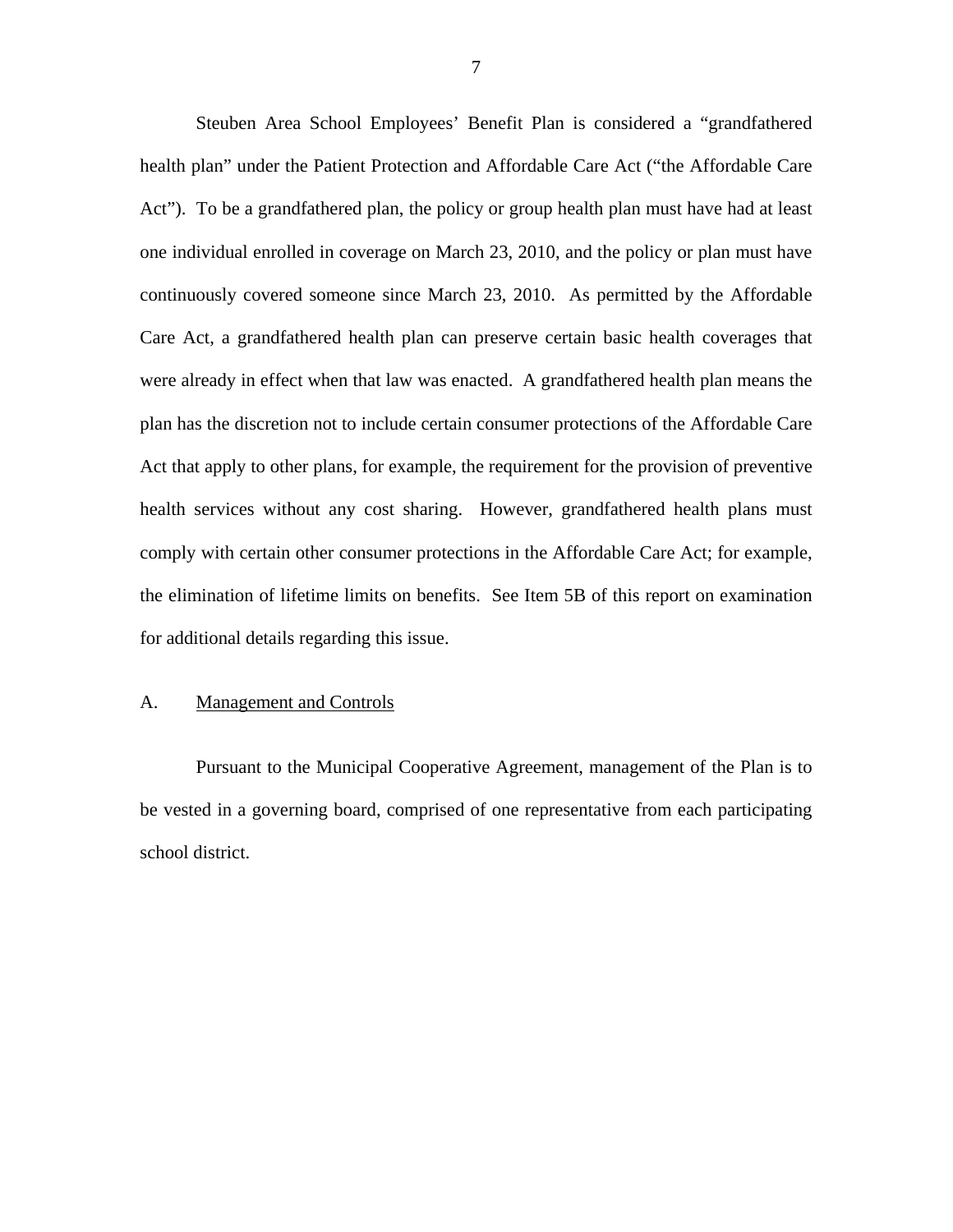#### The governing board of the Plan as of June 30, 2010 was as follows:

| <b>Name and Residence</b> | Affiliation                         |
|---------------------------|-------------------------------------|
| <b>Timothy Allard</b>     | Business Manager,                   |
| Campbell, New York        | Campbell-Savona Central School      |
| Jeff Ahearn               | Business Manager,                   |
| Hornell, New York         | <b>Hornell City School District</b> |
| Marie Blum                | Superintendent,                     |
| Canaseraga, New York      | Canaseraga Central School           |
| Kyle Bower                | Superintendent,                     |
| Hammondsport, New York    | Hammondsport Central School         |
| Gay Fairbrother           | Business Manager,                   |
| Avoca, New York           | <b>Avoca Central School</b>         |
| <b>Chad Groff</b>         | Superintendent,                     |
| Jasper, New York          | Jasper-Troupsburg Central School    |
| Theresa McKenna           | Business Manager,                   |
| Canisteo, New York        | Canisteo-Greenwood Central School   |
| William Locke*            | Superintendent,                     |
| Arkport, New York         | <b>Arkport Central School</b>       |

\*Effective August 2010 Wendell Binley, Interim Superintendent, replaced William Locke as representative of Arkport Central School on the governing board.

\*Effective December 2010 Glen Niles, Superintendent, replaced Wendell Binley as representative of Arkport Central School on the governing board.

Section  $4705(a)(1)$  of the New York Insurance Law states in part:

"(a) The municipal cooperation agreement, under which the municipal cooperative health benefit plan is established and maintained, and any amendment thereto, shall be approved by each participating municipal corporation by majority vote of each such corporation's governing body, and shall:

(1) specify all municipal corporations participating in the municipal cooperative health benefit plan and describe the form or type of municipal corporations eligible for participation;"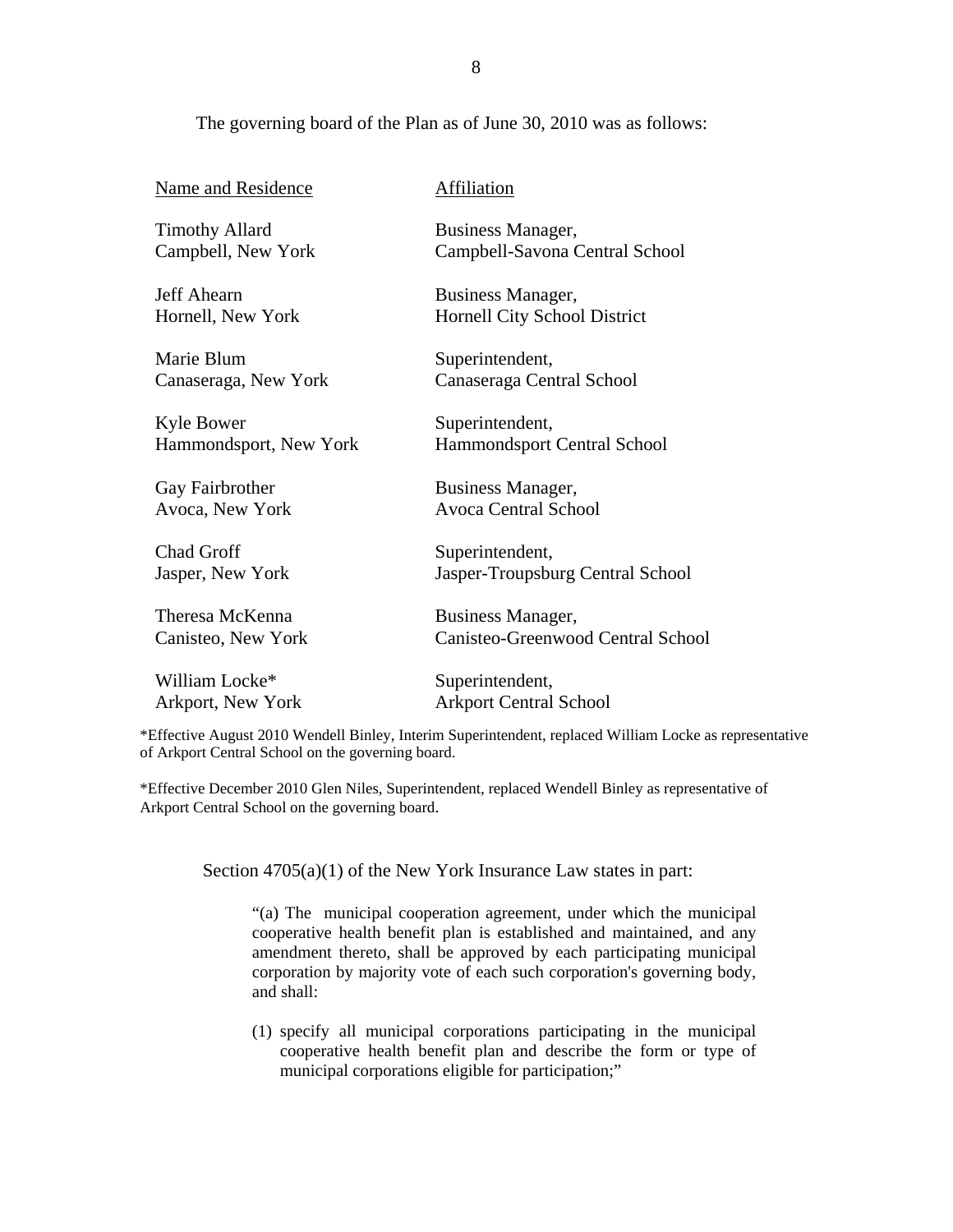The municipal cooperation agreement did not list the Hornell City School District as a participant of the Plan.

It is recommended that the Plan comply with Section  $4705(a)(1)$  of the New York Insurance Law and amend its Municipal Cooperation Agreement and its by-laws to reflect the current composition of the Plan.

According to the Municipal Cooperation Agreement, the governing board shall meet quarterly in the months of October, January, April, and July. The board may call special meetings at any time. The governing board scheduled regular quarterly meetings during the period under examination. The minutes of all meetings of the governing board were reviewed. All such meetings were well attended.

Section 624(a) of the Business Corporation Law states:

"(a) Each corporation shall keep correct and complete books and records of account and shall keep minutes of the proceedings of its shareholders, board and executive committee..."

It was noted that the Plan's Governing Board has established specific committees as follows: Executive Committee, Medicare Supplement Committee, and Investment Policy Subcommittee. However, no minutes of meetings were taken during the examination period relative to such committees meetings.

It is recommended that the Plan comply with the requirements of Section 624(a) of the New York State Business Corporation Law by maintaining minutes of all board committee meetings held.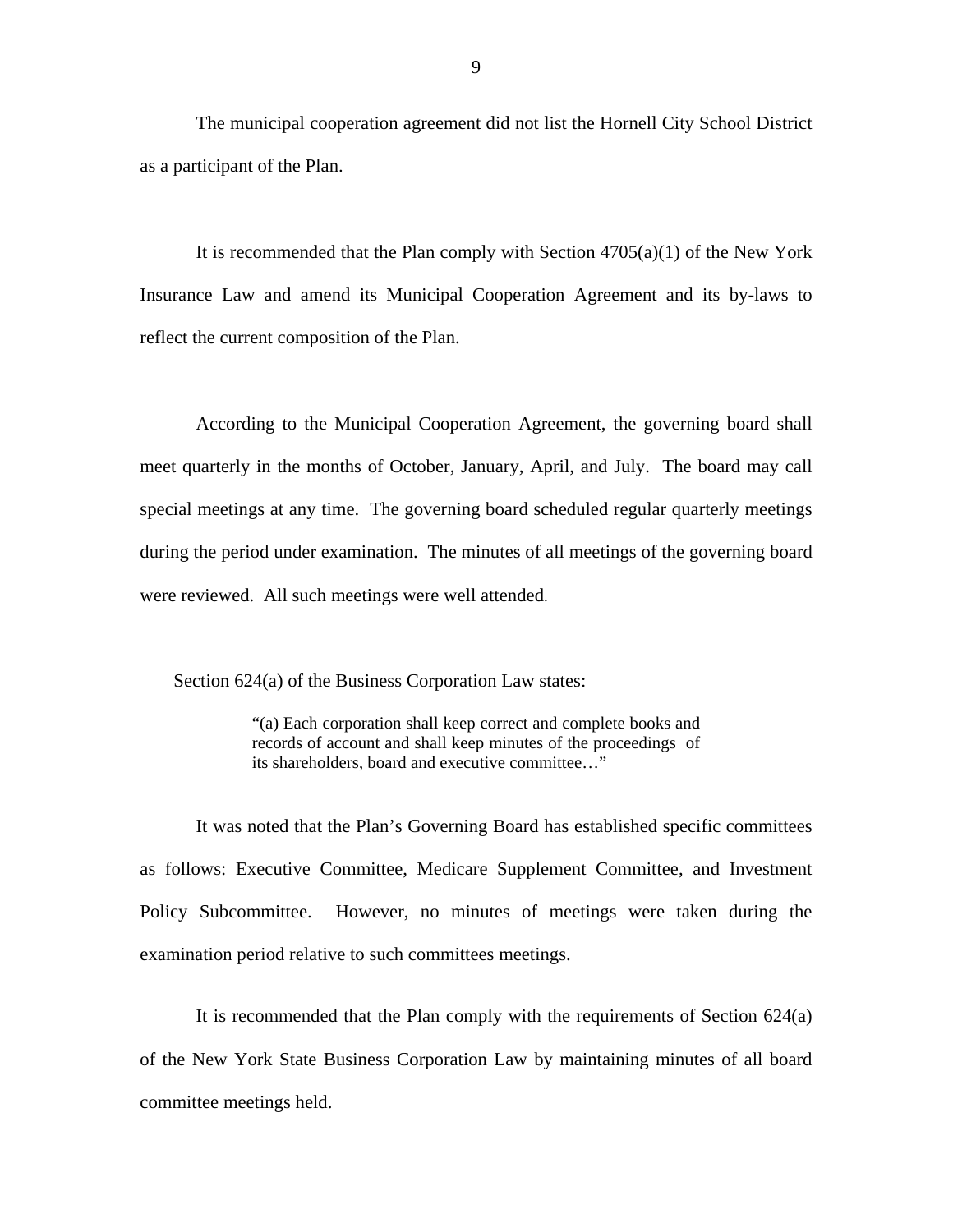The officers of the Plan as of June 30, 2010 are as follows:

| <b>Officers</b>                     | Title                                               |
|-------------------------------------|-----------------------------------------------------|
| Chad Groff<br><b>Timothy Allard</b> | Chair & President<br><b>Chief Financial Officer</b> |
| Rebecca Towner                      | Treasurer & Secretary                               |

Section 4705(a)(7) of the New York Insurance Law states in part:

"(a) The municipal cooperation agreement under which the municipal cooperative health plan is established and maintained, … shall be approved by each participating municipal corporation by majority vote of each such corporation's governing body, and shall:

(7) designate the plan's attorney-in-fact to receive service of summons or other legal process in any action, suit or proceeding arising out of any contract, agreement or transaction involving such municipal cooperative health benefit plan;..."

A review of the governing board's minutes held during the examination period revealed that the Plan had not appointed an attorney-in-fact.

It is recommended that the Plan comply with Section  $4705(a)(7)$  of the New York Insurance Law and designate an attorney-in-fact to receive service of summons or other legal process in any action, suit or proceeding arising out of any contract, agreement or transaction involving the Plan.

The Plan's governing board, subsequently acted, on February 6, 2012, to appoint Timothy Allard as the Plan's attorney-in-fact.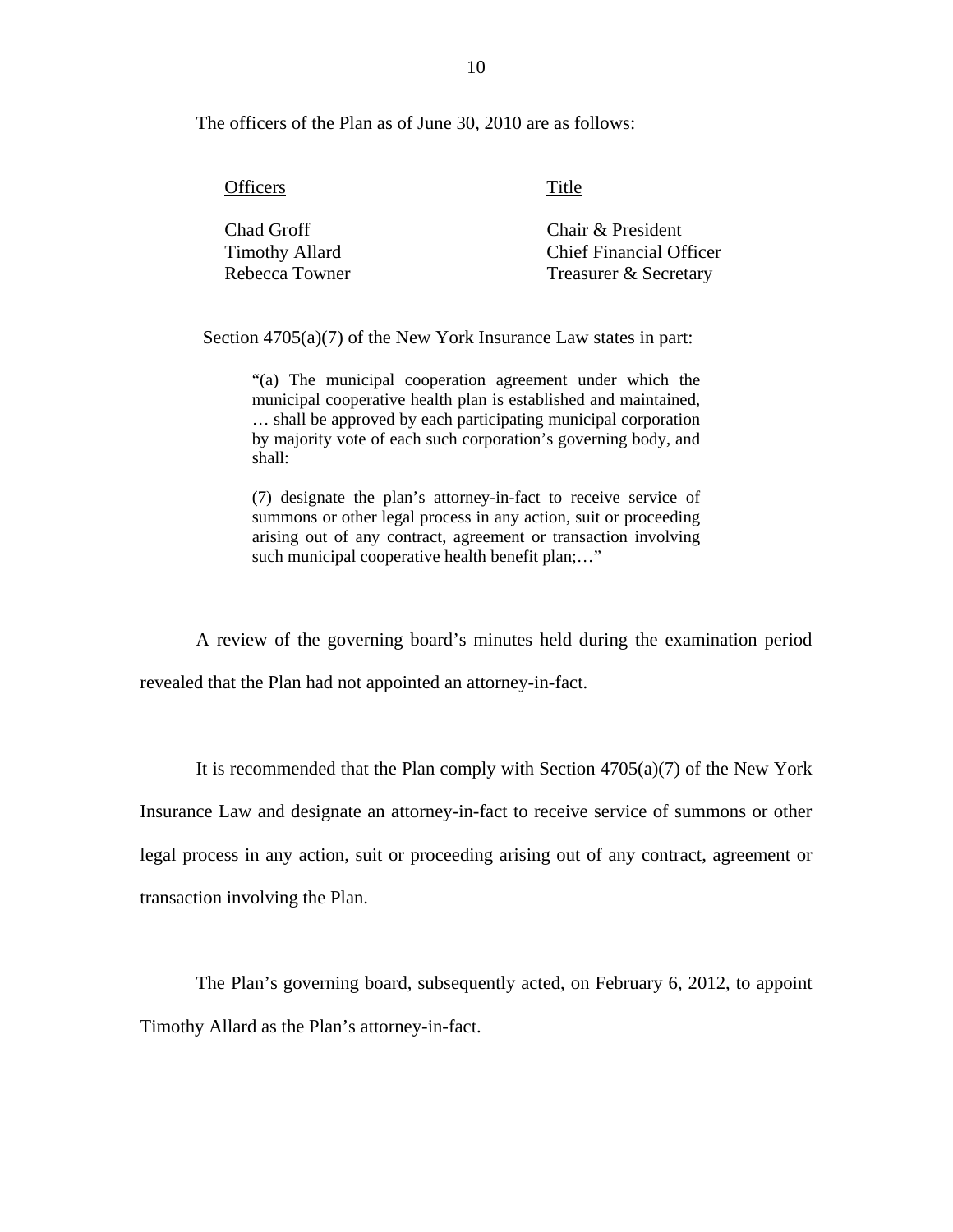#### <span id="page-12-0"></span>B. Territory and Plan of Operation

The Plan provides hospital, medical and pharmacy benefits to eligible members of the participating school districts in Steuben and Allegany counties within New York State. The Plan reported annual written premiums of \$11,671,397 for the fiscal year ending June 30, 2010. The Plan's enrollment as of June 30, 2010 was 1,368. There was no significant change in membership throughout the examination period.

#### C. Corporate Governance

A review of the Plan's service contract with Ciaschi, Dietershagen, Little, Mickelson & Company, LLP, the Plan's Certified Public Accounting ("CPA") firm, indicates that such audits were not designed to provide assurance relative to the Plan's internal controls or identify deficiencies in such internal controls.

Section 4705(e)(1) of the New York Insurance Law states in part:

"(e) The municipal cooperation agreement shall provide for the following to be prepared and furnished to the governing board... and to the superintendent:

(1) an annual audit, and opinions thereon, by an independent certified public accountant, of the financial condition, accounting procedures and internal control systems of the municipal cooperative health benefit plan;"

It is recommended that the Plan amend its contract with its CPA firm to include a review and rendering of an opinion of the Plan's internal control systems on an annual basis, in order to comply with the requirements of Section  $4705(e)(1)$  of the New York Insurance Law.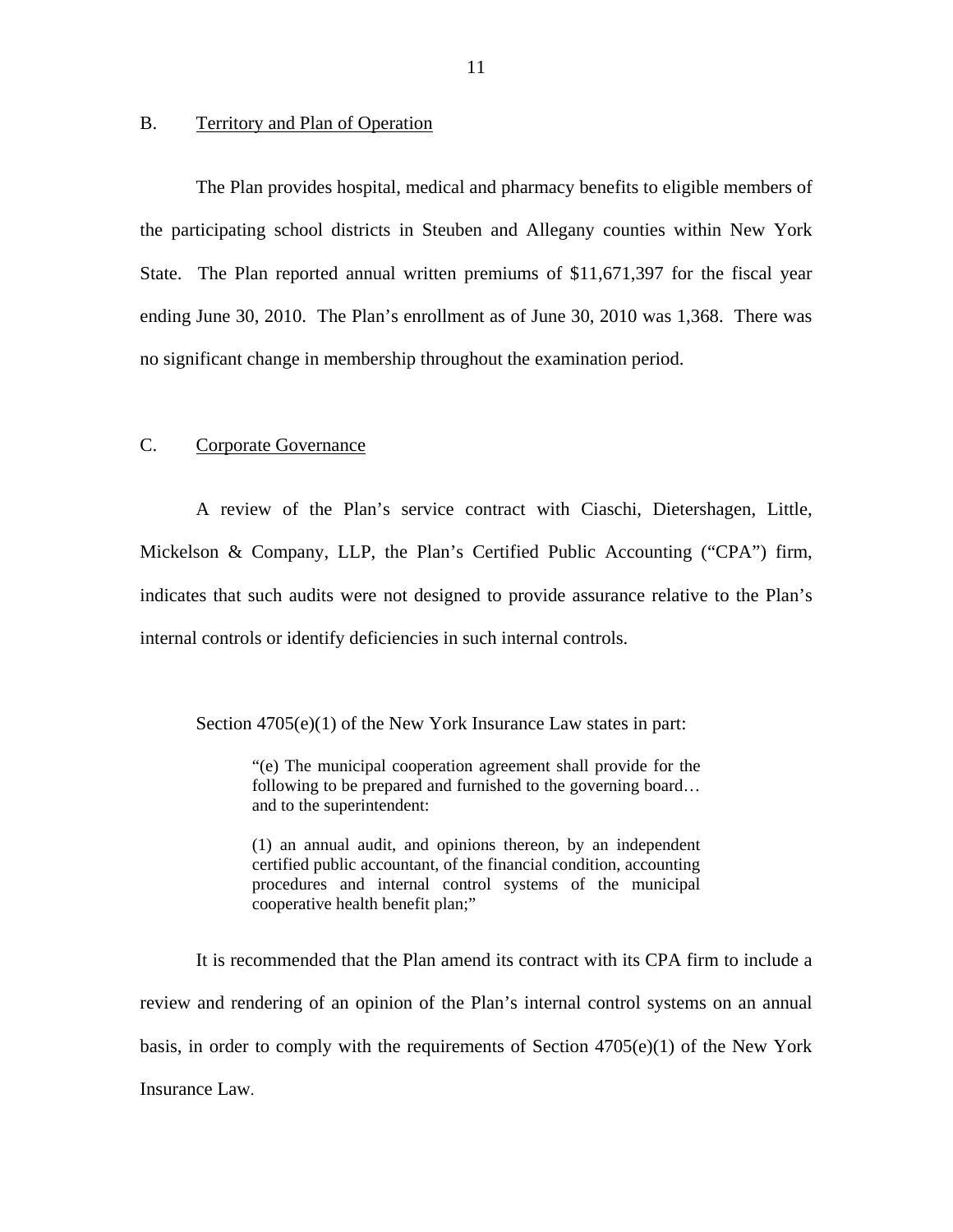Subsequent to the examination date, the Plan's CPA firm provided an opinion relative to the Plan's internal controls within its 2011 audit report.

A review of the Plan's corporate governance structure revealed that the Governing Board did not adopt written procedures that would allow the board to obtain certification, annually, from either an internal auditor or independent CPA that the responsible officers have implemented the procedures adopted by the board, and from the Plan's general counsel, a statement that the Plan's current claims adjudication procedures, including those set forth in the current claims manual, are in accordance with applicable statutes, rules and regulations.

It is recommended that, as a prudent business practice, the board adopt written procedures that would require the board to obtain annual certification, either from an internal auditor, or the Plan's independent CPA firm and the Plan's general counsel, that the Plan's responsible officers have implemented procedures adopted by the board and that the Plan's current claims adjudication procedures, including those set forth in current claims manuals, are in accordance with applicable Department statutes, rules and regulations.

Also, as part of the corporate governance structure, the Plan's responsibilities include the overseeing of management's handling of the claims adjudication process which extends to outside parties who, pursuant to an agreement with the Plan, perform claims adjudication procedures on behalf of the Plan.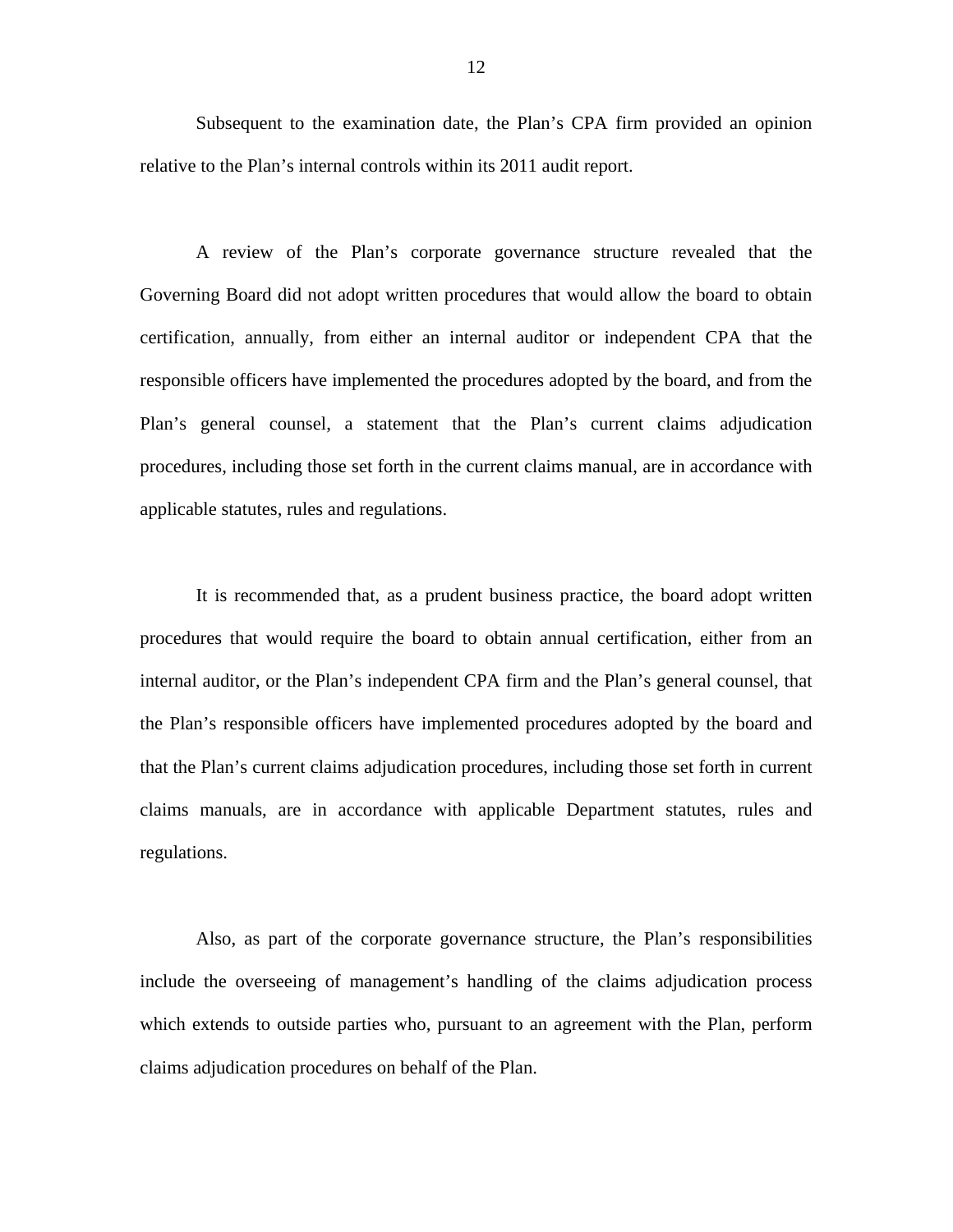It is recommended that, as prudent business practice, the Plan's board of governors obtain annual certifications from its third party claims administrators that claims are being processed in accordance with the Plan Document and applicable Department statutes, rules and regulations.

#### D. Stop-Loss Coverage

As required by Section 4707 of the New York Insurance Law, the Plan maintains both aggregate stop-loss coverage and specific stop-loss coverage. The provider of the stop-loss coverage is authorized in New York. The following is a summary of the Plan's stop-loss program as of June 30, 2010:

| Type                       | Limits                                                                                                          |
|----------------------------|-----------------------------------------------------------------------------------------------------------------|
| Excess of loss (one layer) | 100% of \$800,000, excess of \$200,000 per<br>member, per contract year.                                        |
| Aggregate excess of loss   | $$1,000,000$ excess of annual aggregate<br>attachment point (\$18,230,977), for the<br>current contract period. |

#### E. Administrative Services Agreements

The Plan entered into contractual agreements with the following vendors that provided various administrative services to the Plan: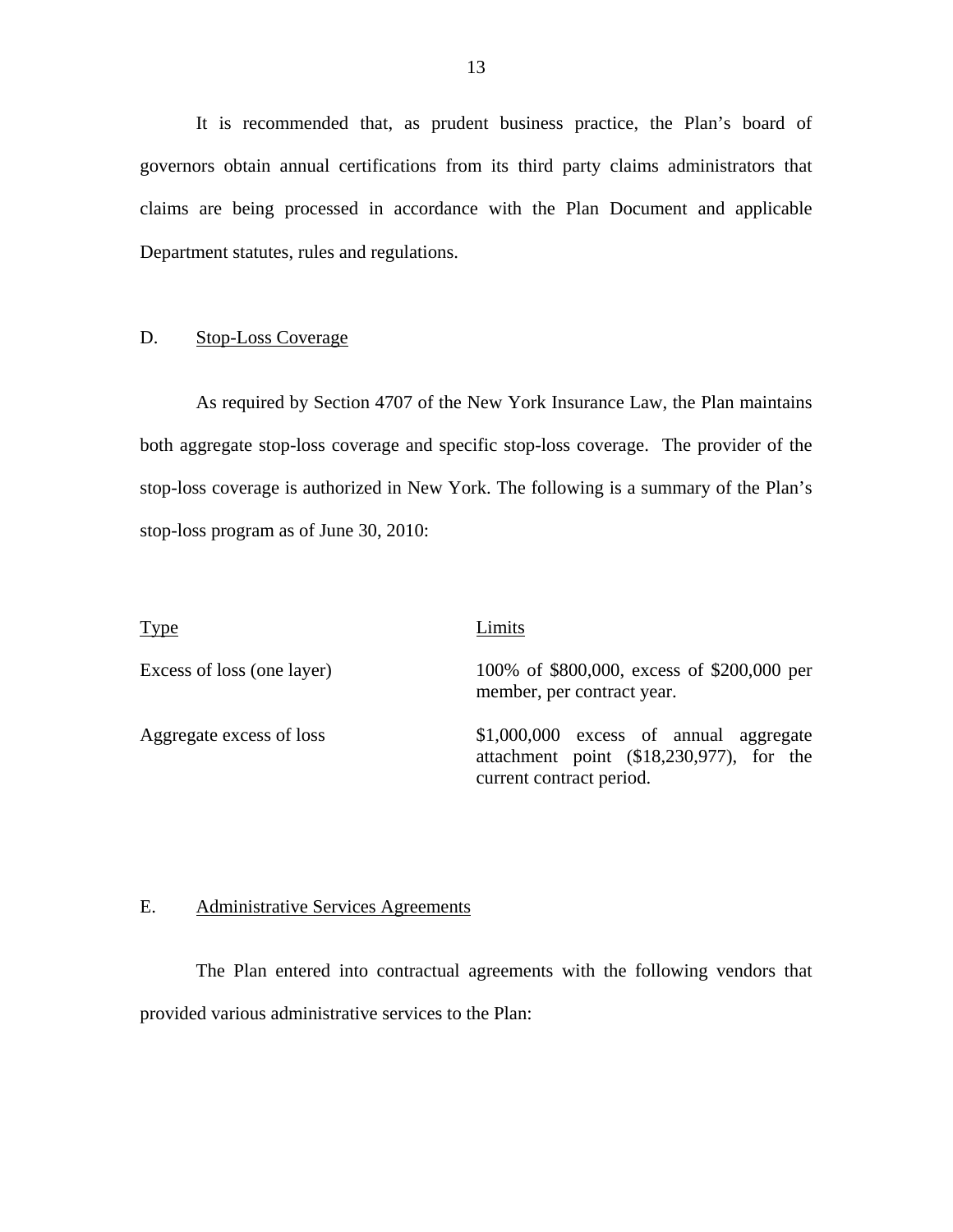Excellus Health Plan, Inc. ("Excellus") provides processing of the medical and hospital claims, administrative services, preparation and delivery of reports required under the administrative service agreement, medical review and managed care services, and maintenance of an adequate provider network.

Section  $2101(g)(1)$  of the New York Insurance Law states in part:

"(g) In this article "adjuster" means any "independent" adjuster" or "public adjuster" as defined below:

(1) the term "independent adjuster" means any person, firm, association or corporation who, or which, for money, commission or any other thing of value, acts in this state on behalf of an insurer in the work of investigating and adjusting claims arising under insurance contracts issued by such insurer… as are incidental to such claims and also includes any person who for compensation or anything of value investigates and adjusts claims on behalf of any independent adjuster…"

Section 2102(a)(1) of the New York Insurance Law states:

 $\cdot$  (a)(1) No person, firm, association or corporation shall act as an… insurance adjuster… in this state without having authority to do so by virtue of a license issued and in force pursuant to the provisions of this chapter."

Section 2108(a)(3) of the New York Insurance Law states in part:

"(a)(3) No adjusters shall act on behalf of an insurer unless licensed as an independent adjuster…"

A review of the claims adjudication process by the examiner revealed that, while acting in its capacity for the Plan, neither Excellus nor any of its employees assigned to process the Plan's claims possessed a New York claims adjuster license. This is a violation of Sections  $2102(a)(1)$  and  $2108(a)(3)$  of the New York Insurance Law.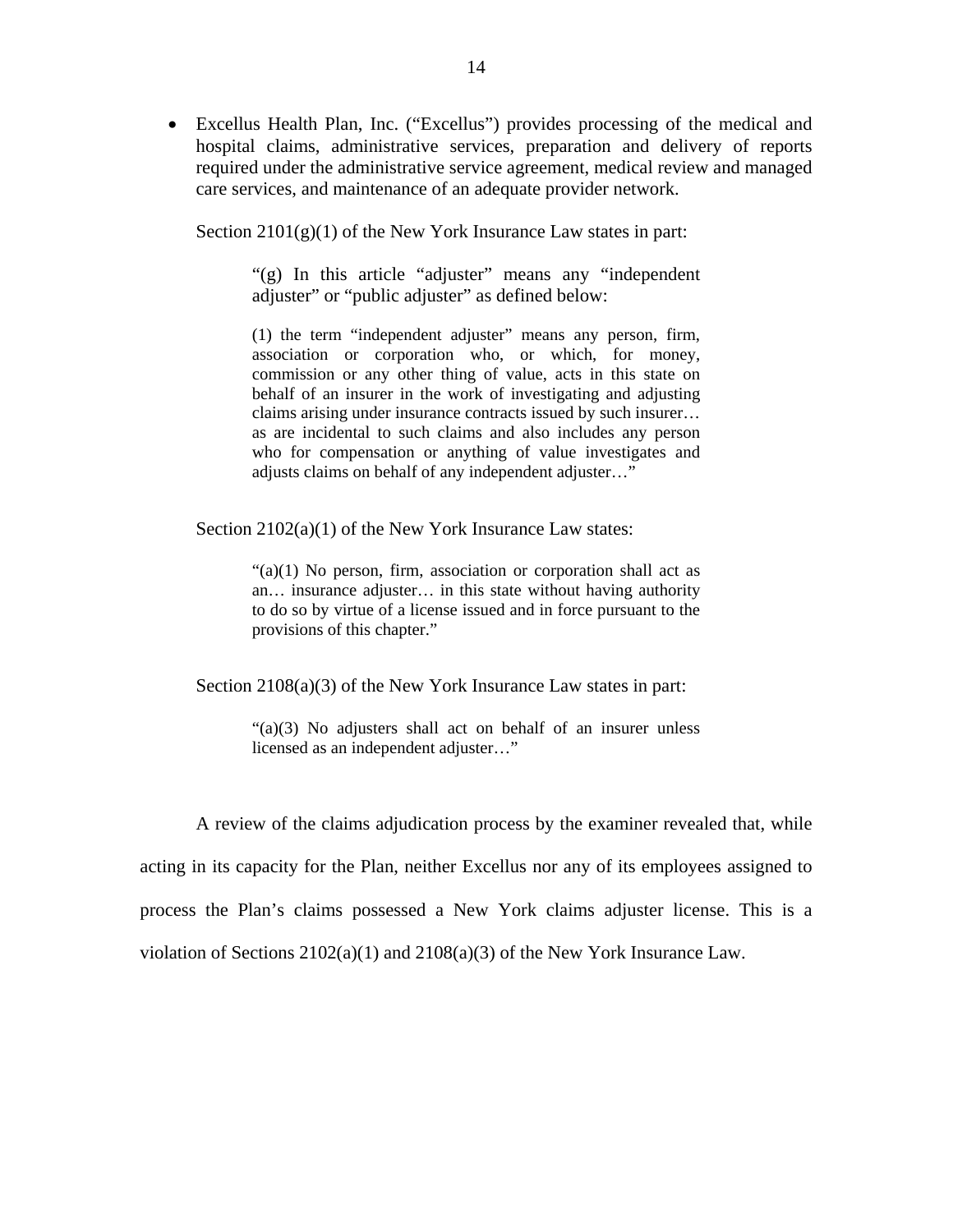<span id="page-16-0"></span>It is recommended that Excellus and each of its employees who perform claim adjusting services on behalf of the Plan be licensed as independent claims adjusters, in accordance with Sections  $2101(g)(1)$  and  $2108(a)(3)$  of the New York Insurance Law.

- InformedRX maintains an electronic system for processing and paying prescription drug claims and furnishing related services through a network of pharmacies and other professional facilities, for the purpose of administering the Plan's prescription drug benefit.
- Orville A. Boden, Jr., an independent consultant, performs consulting services for the Plan related to rates, benefits and enrollment. He assists in the review and revision of the plan benefit structure and design. He is compensated monthly by means of a fee that was approved by the Board of Trustees.
- The Segal Company performs actuarial services for the Plan. The firm certifies the reserves.
- Ciaschi, Dietershagen, Little, Mickelson & Company, LLP provided accounting support and auditing services to the Plan during the examination period.

#### F. Conflict of Interest Policy

The Plan does not have a code of conduct policy and does not require its officers to annually complete conflict of interest statements. It is good business practice to have board members and senior officers complete and sign conflict of interest disclosure forms annually.

It is recommended that the Plan establish a formal code of conduct policy and require that its board members, officers and key employees sign a conflict of interest disclosure form on an annual basis.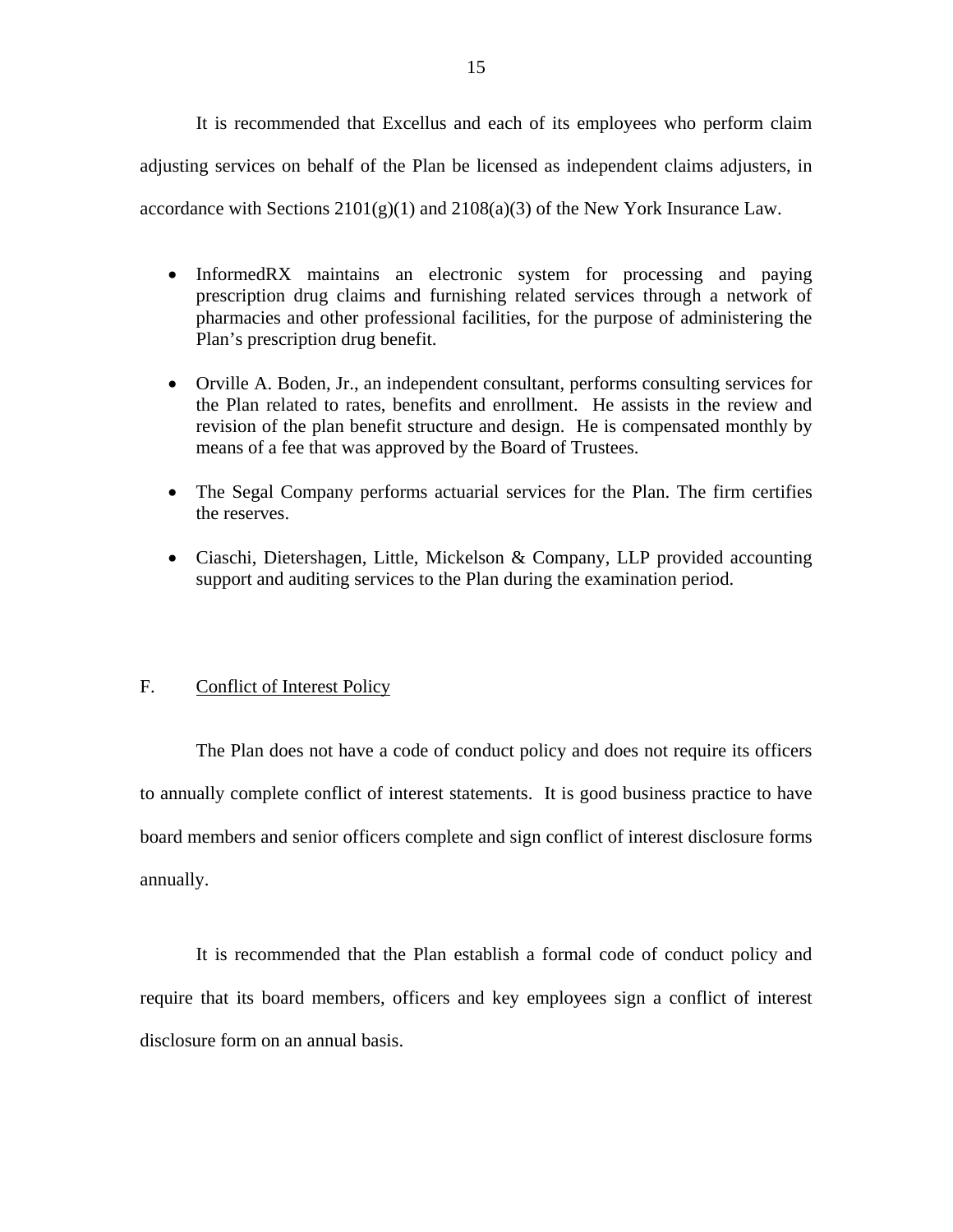#### <span id="page-17-0"></span>G. Accounts and Records

#### Contingent Reserve

Section 4706(a)(5)(B) of the New York Insurance Law states:

"(a)(5) a surplus account, established and maintained for the sole purpose of satisfying unexpected obligations of the municipal cooperative health benefit plan in the event of termination or abandonment of the plan, which shall not be less than:"

"(5)(B) seven percent of the annualized earned premium equivalents during the current fiscal year of the municipal cooperative health benefit plan which consists of four or fewer participating municipal corporations or covers fewer than two thousand employees and retirees."

Although an examination change was not made relative to this report on examination, a review of the Plan's contingency reserve as of June 30, 2010 indicated that the Plan did not calculate its contingent reserve in accordance with Section  $4706(a)(5)(B)$  of the New York Insurance Law. The Plan calculated its contingency reserve at five percent of annualized earned premium instead of the required seven percent.

It is recommended that the Plan comply with Section  $4706(a)(5)(B)$  of the New York Insurance Law when reporting its contingent reserve in future statements to this Department.

#### Annual and Quarterly Statement preparation

A review of the annual statements filed during the period under examination revealed the Plan incorrectly completed NY Schedule F – Claims Payable Analysis for all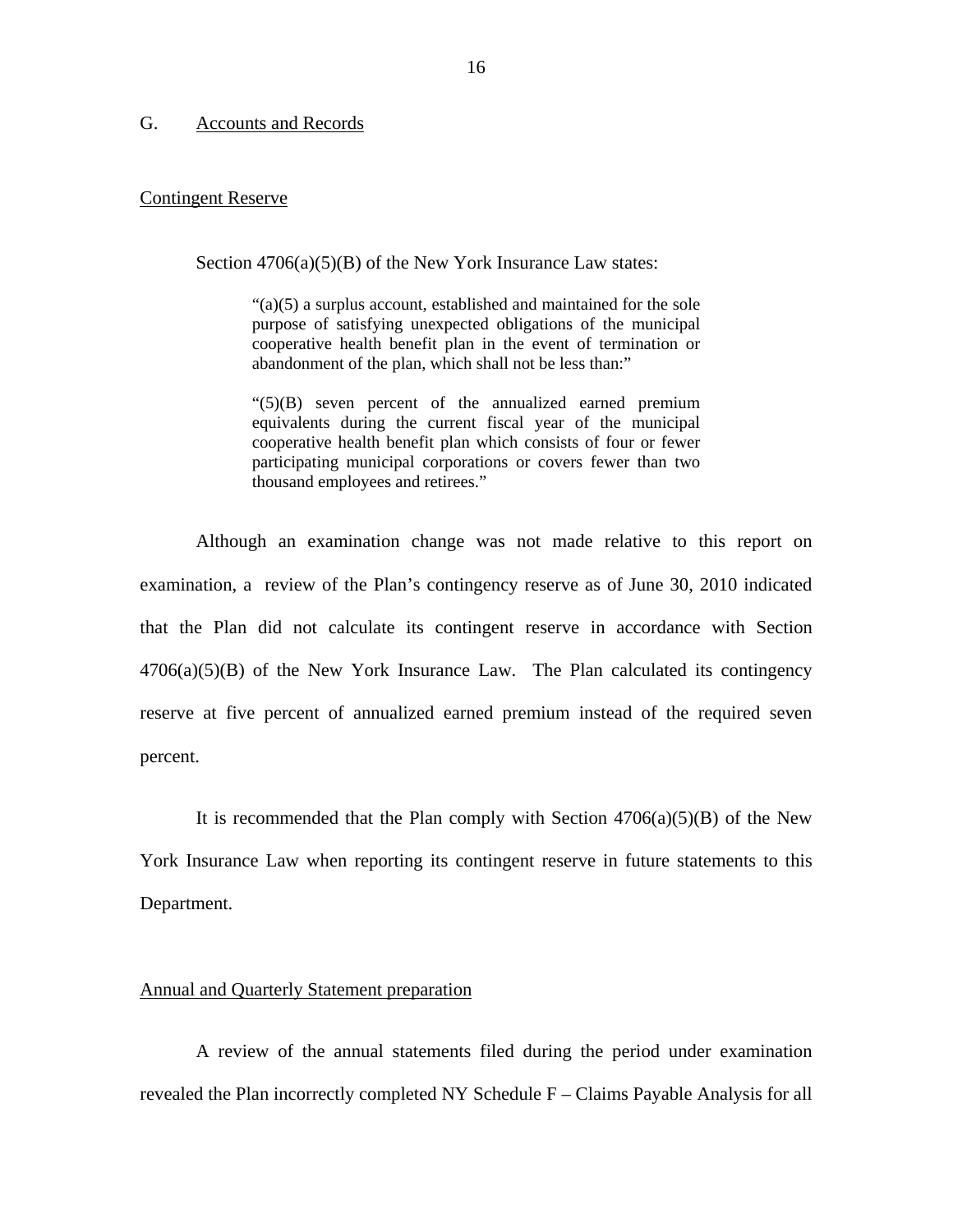years under examination. Specifically, the Plan reported the same amount in Column F-Claims Paid during the year and Claims Unpaid at End of Current Year on Claims Incurred During Prior Years and the Column G-Estimated Liability of Unpaid Claims at End of Prior Year. The reporting of the same amount in the aforementioned sections of Schedule F indicates that an actual run-off of claims and claims unpaid was not reported.

It is recommended that the Plan report its actual one-year claims run-off within its NY Schedule F – Claims Payable Analysis in its filed annual statements.

In addition, the Plan reported its unpaid claim adjustment expense reserves as a component of its unpaid claims reserves in its filed annual statements during the examination period.

It is recommended that the Plan report its liability for its claims adjustment expenses as a separate line item within its filed annual statements.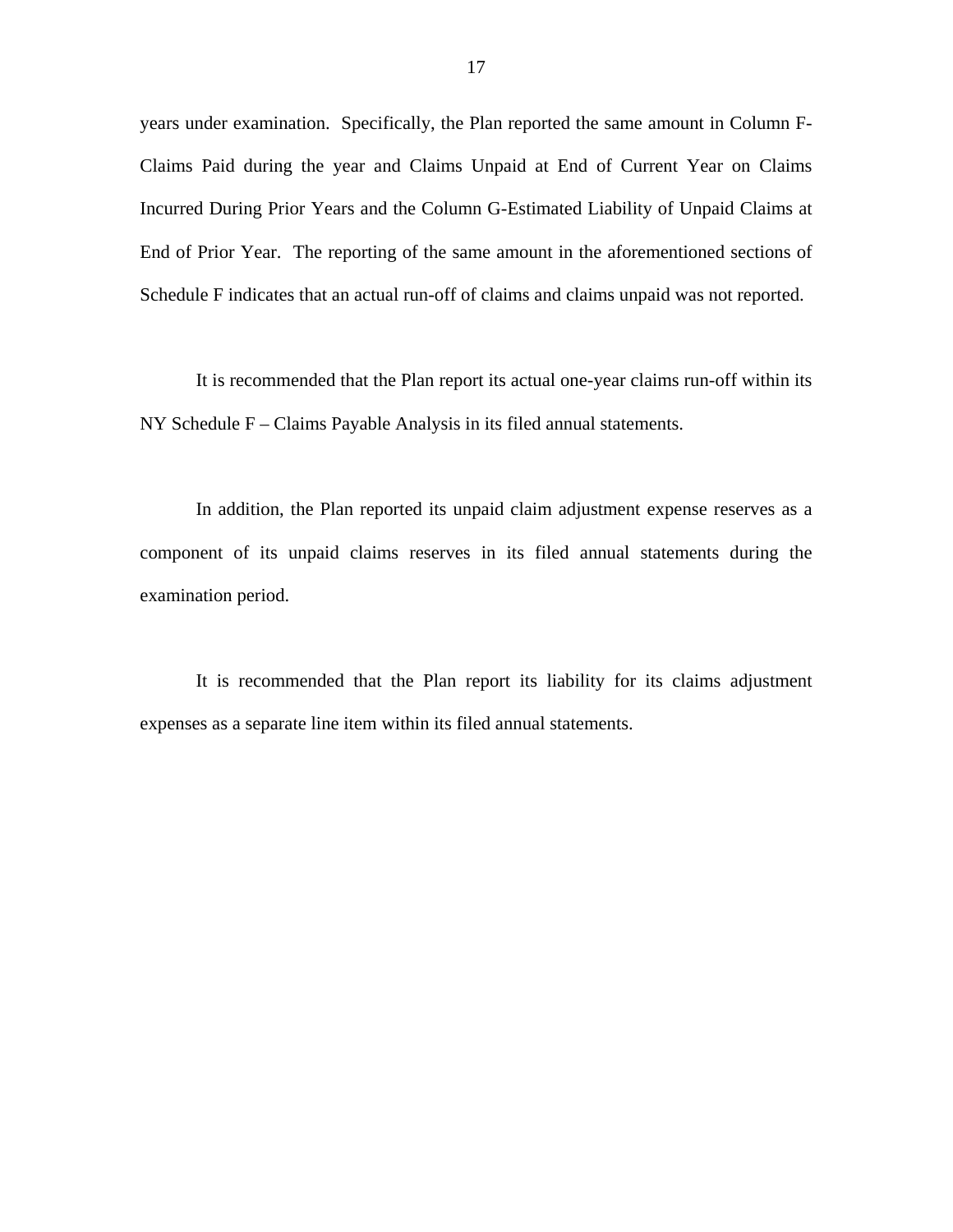### **3. FINANCIAL STATEMENTS**

## A. Balance sheet

The following shows the assets, liabilities and surplus as determined by this examination as of June 30, 2010. This statement is the same as the balance sheet reported by the Plan in its filed annual statement.

|                                        | Examination | Plan        |
|----------------------------------------|-------------|-------------|
| <b>Assets</b>                          |             |             |
| Cash and cash equivalents              | \$8,389,332 | \$8,389,332 |
| Claim deposit                          | 59,700      | 59,700      |
| <b>Total Assets</b>                    | \$8,449,032 | \$8,449,032 |
| Liabilities                            |             |             |
| Accounts payable                       | \$8,714     | \$8,714     |
| Claims payable                         | \$2,208,245 | \$2,208,245 |
| <b>Total Liabilities</b>               | \$2,216,959 | \$2,216,959 |
| Net Worth                              |             |             |
| Contingency reserves                   | \$595,482   | \$595,482   |
| Retained earnings/fund balance         | 5,636,591   | 5,636,591   |
| <b>Total Net Worth</b>                 | \$6,232,073 | \$6,232,073 |
| <b>Total Liabilities and Net Worth</b> | \$8,449,032 | \$8,449,032 |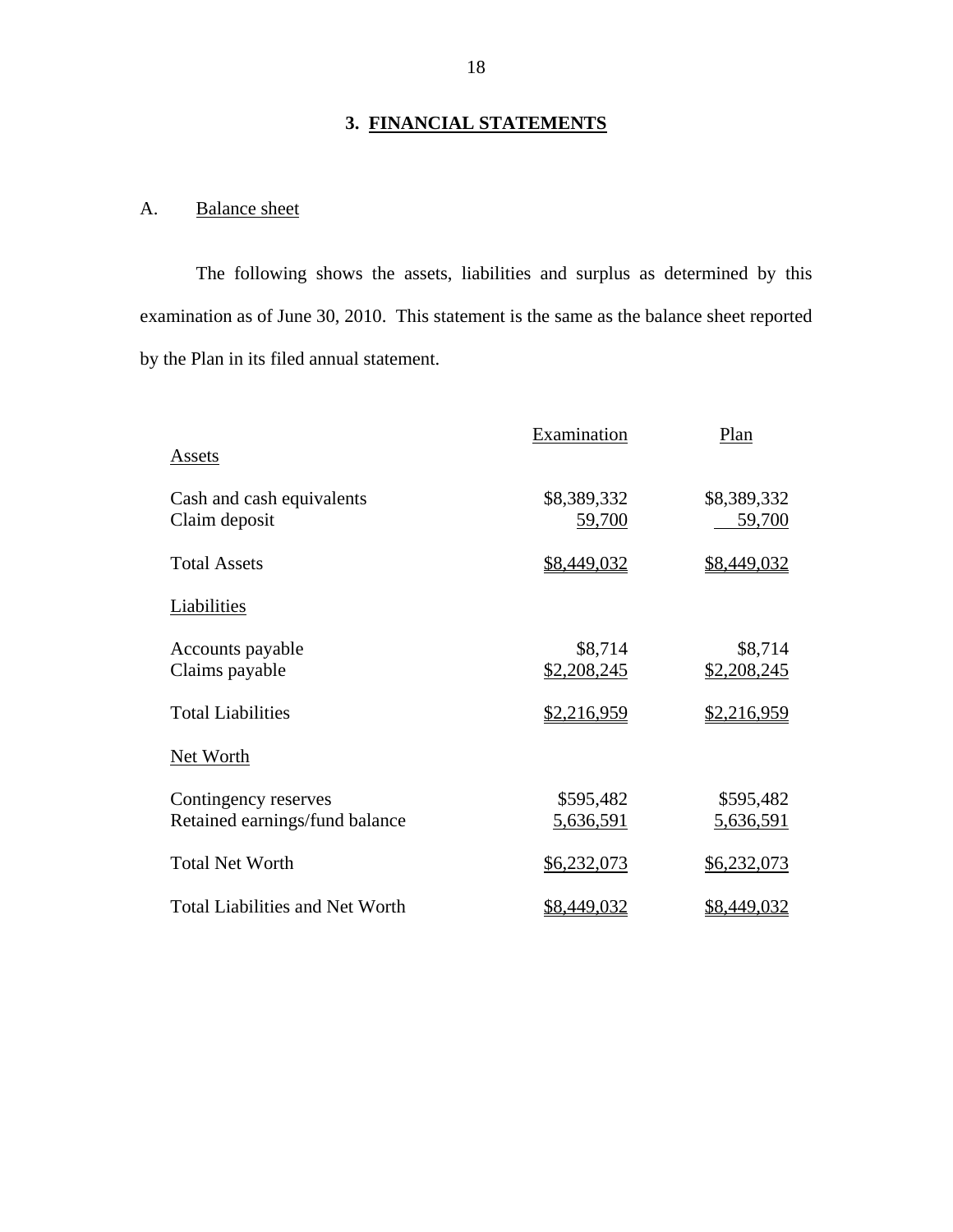## B. Statement of Revenues and Expenses and Change in Net Worth

Net worth increased \$4,500,212 during the five-year examination period, July 1, 2005 through June 30, 2010, detailed as follows:

#### **Revenues:**

| Premiums                               | \$59,924,317 |              |
|----------------------------------------|--------------|--------------|
| Investment income                      | 953,476      |              |
| Aggregate write-ins for other revenue  | 2,811,052    |              |
| Total revenues                         |              | \$63,688,845 |
| <b>Expenses:</b>                       |              |              |
| Hospital and medical claims            | \$32,993,010 |              |
| Drug claims                            | 22,966,609   |              |
|                                        |              |              |
| <b>Claims Subtotal</b>                 | \$55,959,619 |              |
| Reinsurance expenses net of recoveries | 506,994      |              |
| Net Claims Incurred                    | \$56,466,613 |              |
| <b>Administrative Expenses</b>         | \$3,327,655  |              |
|                                        |              |              |
| <b>Total Expenses</b>                  |              | \$59,794,268 |
| Net Income                             |              | \$ 3,894,577 |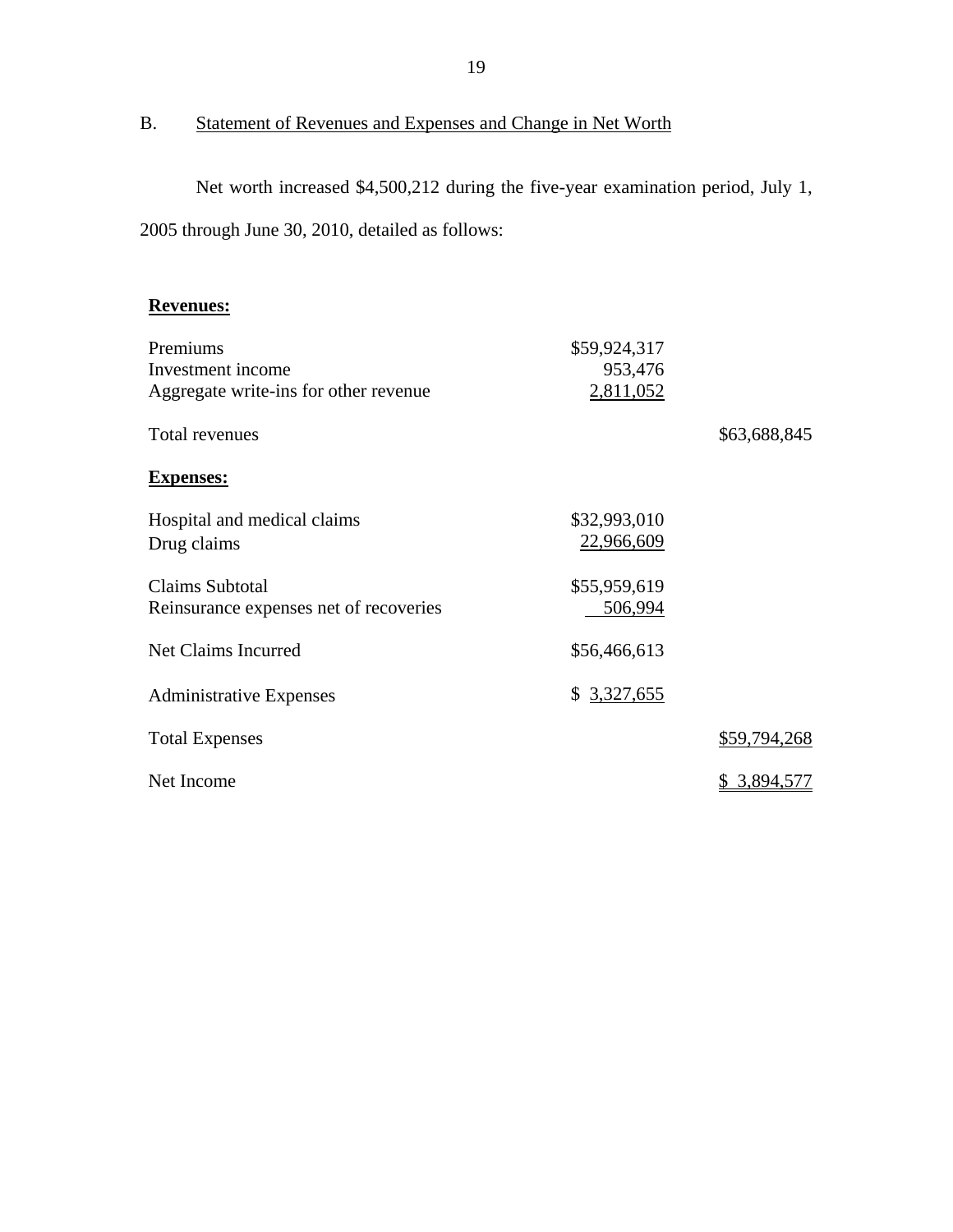| Net worth, per report on examination,<br>as of June 30, 2005                        |                           |                           | \$1,731,861 |
|-------------------------------------------------------------------------------------|---------------------------|---------------------------|-------------|
|                                                                                     | Increases In<br>Net worth | Decreases In<br>Net worth |             |
| Net income<br>Decrease in contingency reserve<br>Aggregate write-ins for changes in | \$3,894,577               | \$185,910                 |             |
| retained earnings                                                                   | 791,545                   |                           |             |
| Net increase in net worth                                                           |                           |                           | \$4,500,212 |
| Net worth, per report on examination,<br>as of June 30, 2010                        |                           |                           |             |

#### **4. CLAIMS PAYABLE**

The examination liability of \$2,208,245 is the same as the amount reported by the Plan as of June 30, 2010.

The Plan's liability for unpaid claims was established in compliance with the requirement of Section 4706(a)(1) of the New York Insurance Law. The Plan received permission from the Department on September 30, 2005 to reduce the required minimum amount of its unpaid claims reserve from 25% of total expected incurred claims and expenses to 17% of total incurred claims and expenses, starting with its September 30, 2005 quarterly statement.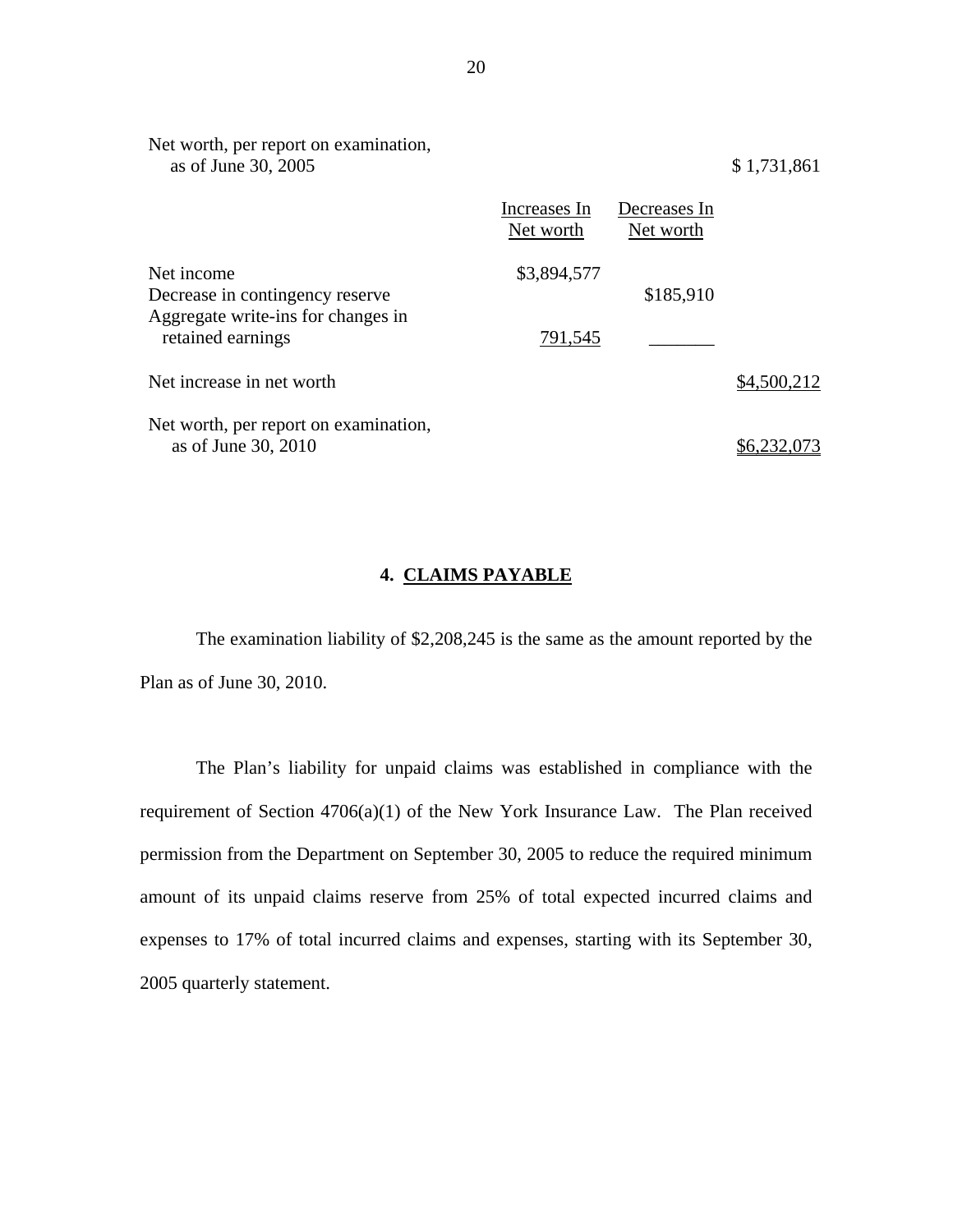<span id="page-22-0"></span>The examination analysis of the claims unpaid reserve was conducted in accordance with generally accepted actuarial principles and practices and was based on statistical information contained in the Plan's internal records and in its filed annual statements as verified during the examination. The examination analysis was based upon actual payments made through a point in time, plus an estimate for claims remaining unpaid at that date.

#### **5**. **MARKET CONDUCT ACTIVITIES**

In the course of this examination, a review was made of the manner in which the Plan conducts its business practices and fulfills its contractual obligations to subscribers and claimants. The review was general in nature and is not to be construed to encompass the more precise scope of a market conduct examination.

The general review was directed at practices of the Plan in the following areas:

- (A) Claims review
- (B) Policy forms/benefits
- (C) Complaints
- (D) Underwriting and rating

#### A. Claims Revie**w**

#### Claims attribute review

A claims attribute review was performed for claims submitted to the Plan during the period, July 1, 2009 through June 30, 2010. A statistical random sampling process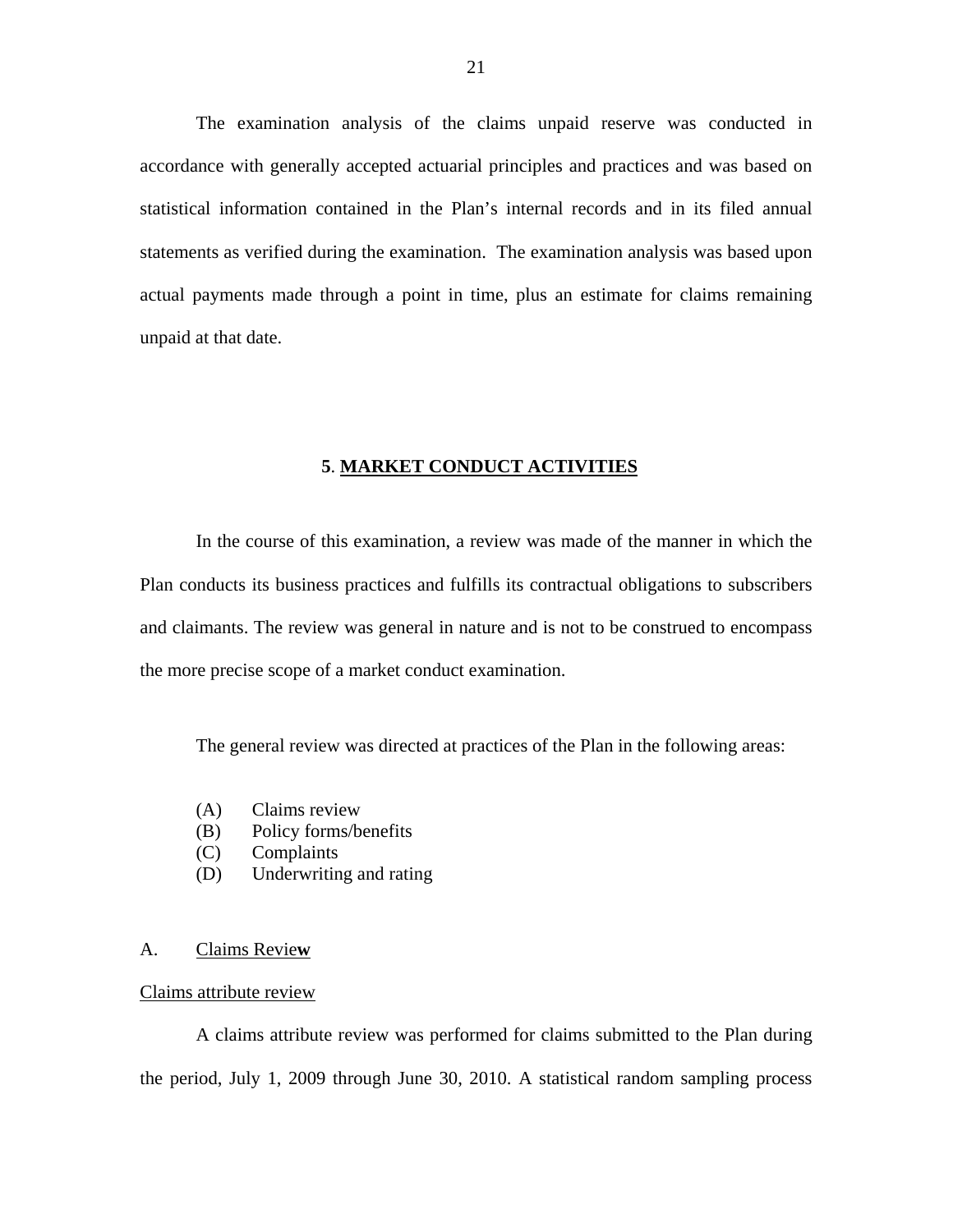was performed which tested several attributes deemed to be necessary for the appropriate processing of claims. The objective of the sampling process was to test and reach conclusions concerning the predetermined attributes, individually or in combination.

The claims attribute review did not reveal any problem areas.

#### Claims prompt payment review

A review to test for compliance with Section 3224-a of the New York Insurance Law (Prompt Payment Law) was performed by using a statistical sampling methodology covering claims submitted to the Plan during the period July 1, 2009 though June 30, 2010.

The review of the Plan's submitted medical and hospital claims data for the period, July 1, 2009 through June 30, 2010 relative to compliance with Section 3224-a of the New York Insurance Law did not reveal any problem areas.

#### B. Policy Forms/Benefits

The Patient Protection and Affordable Care Act, as amended by the Health Care and Education Reconciliation Act, requires that, in order to maintain status as a grandfathered health plan, SASEBP must include a statement, in all plan materials which are distributed to participants and beneficiaries and which describe the benefits provided under the Plan, that the Plan believes it is a grandfathered health plan within the meaning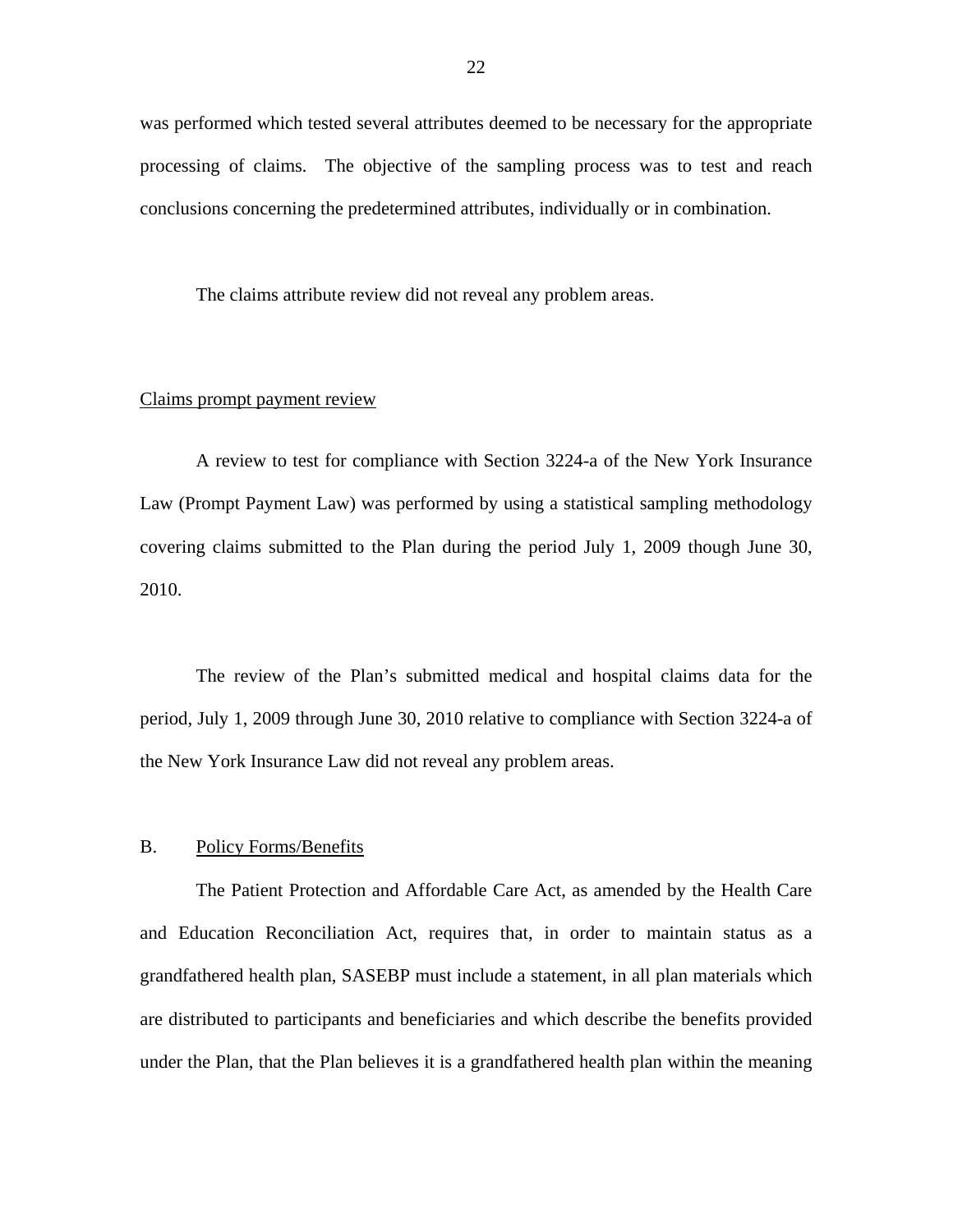of Section 1251 of the Affordable Care Act. Additionally, contact information for

questions and complaints must be provided.

Section 1251 of the Patient Protection and Affordable Care act states in part:

"The following language can be used to comply with disclosure requirement:

 grandfathered health plan means that your [plan or policy] may This [group health plan or health insurance issuer] believes this [plan or coverage] is a "grandfathered health plan" under the Patient Protection and Affordable Care Act (the Affordable Care Act). As permitted by the Affordable Care Act, a grandfathered health plan can preserve certain basic health coverage that was already in effect when that law was enacted. Being a not include certain consumer protections of the Affordable Care Act that apply to other plans, for example, the requirement for the provision of preventive health services without any cost sharing. However, grandfathered health plans must comply with certain other consumer protections in the Affordable Care Act, for example, the elimination of lifetime limits on benefits..."

The Plan did not provide notification to its members, in any plan materials, beginning with the first year to which such provisions would otherwise apply, that described the benefits provided under the plan or health insurance coverage and that indicated the Plan is a grandfathered health plan within the meaning of Section 1251 of the Patient Protection and Affordable Care Act.

It is recommended that the Plan comply with the requirements of Section 1251 of the Patient Protection and Affordable Care Act and include the required disclosure statement to its policyholders.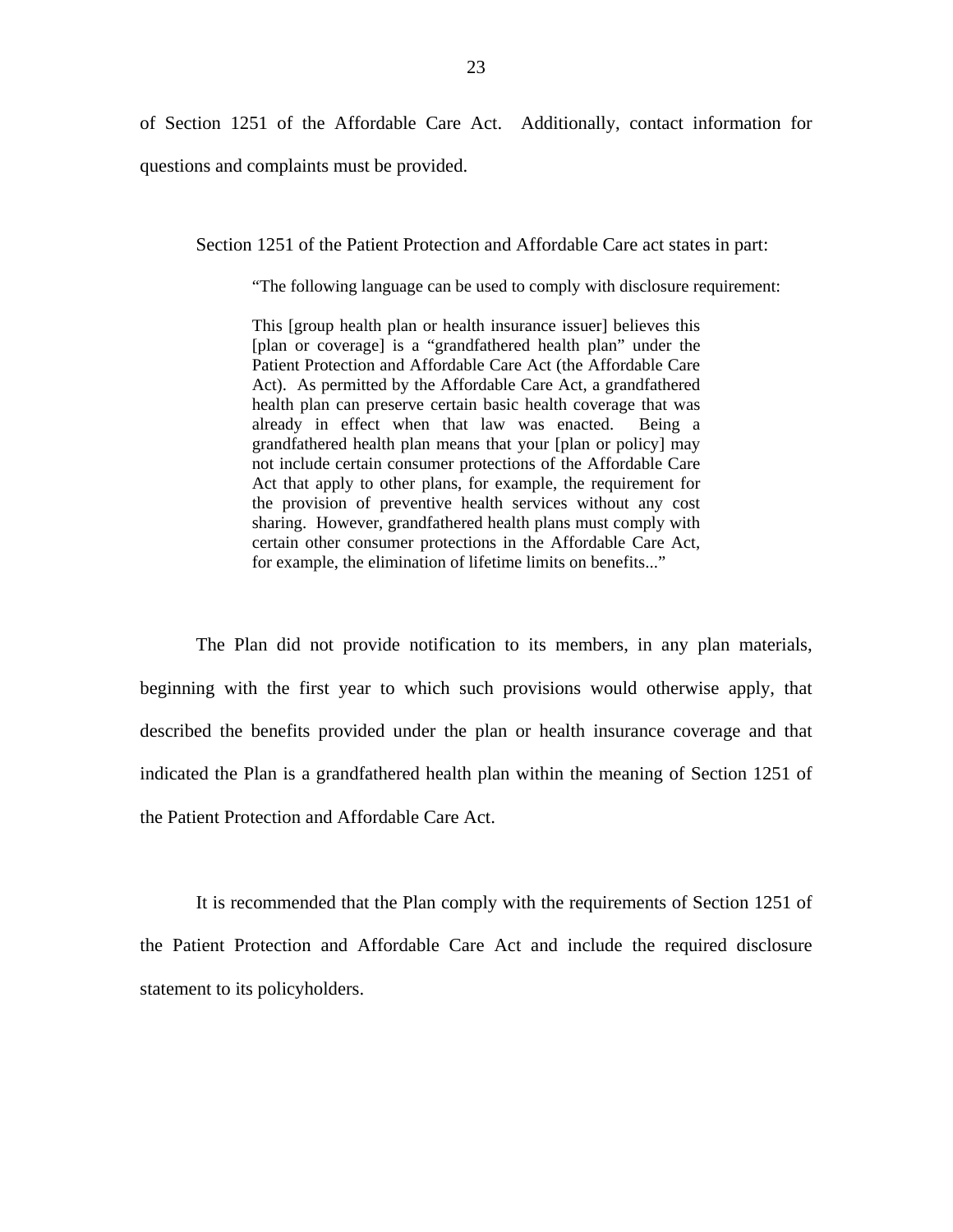On February 14, 2012, the Plan filed Amendment No. 8 to its Plan Document,

which included the aforementioned disclosure statement with the Department.

#### C. Complaints

.

New York Insurance Department Circular Letter No. 11 (1978) states the following:

> "As part of its complaint handling function, the company's consumer services department will maintain an ongoing central log to register and monitor all complaint activity."

It was determined that the Plan did not maintain an ongoing central log as part of its complaint handling function.

It is recommended that the Plan, as a good business practice, maintain a complaint log in a manner consistent with New York Insurance Department Circular Letter No. 11 (1978).

### D. Rating

The Plan's premium rates are developed by the Plan based on a review of its past claims experience and projections of the Plan's future financial performance. Such premium rates are established and are approved by the Plan's governing board prior to each plan year, which must be community rated.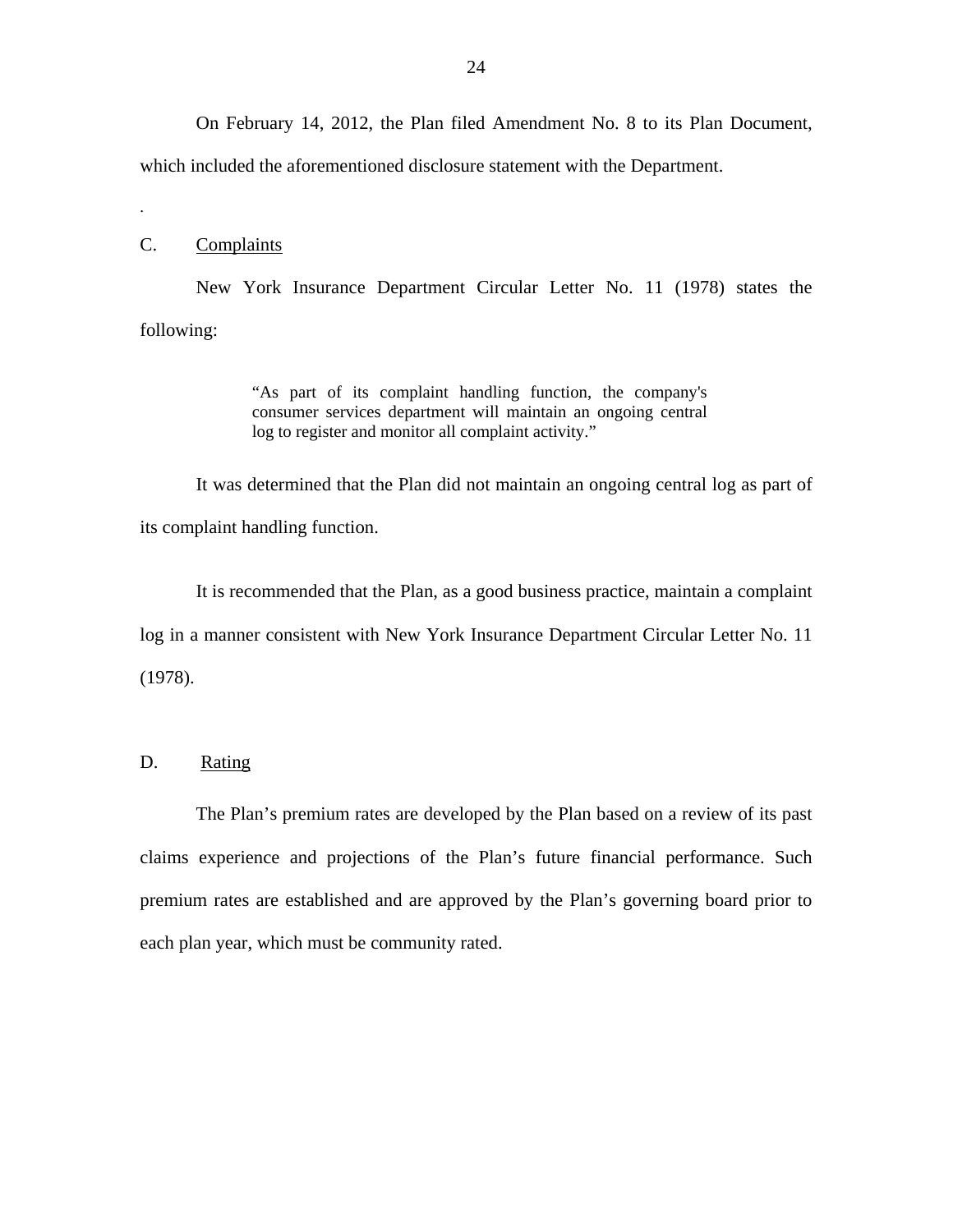Section 4705(d)(5)(B) of the New York Insurance Law states in part:

"The governing board shall establish premium equivalent rates for participating municipal corporations on the bases of a community rating methodology filed with and approved by the superintendent…"

It was noted that the Plan did not file its community rating methodology formula with this Department.

It is recommended that the Plan comply with the requirements of Section 4705(d)(5)(B) of the New York Insurance Law by submitting its community rating methodology formula to the Superintendent for approval.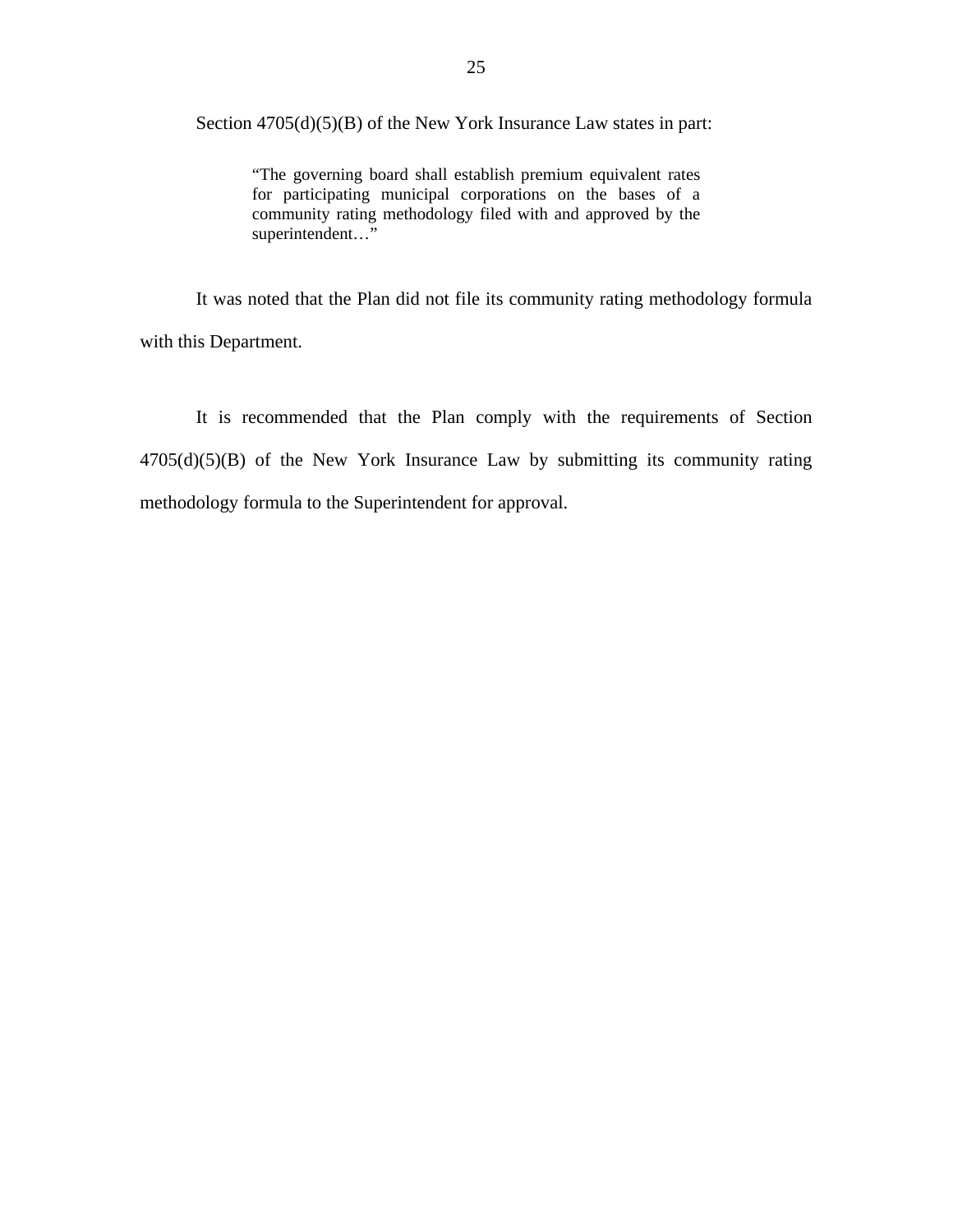### **6. COMPLIANCE WITH PRIOR REPORT ON EXAMINATION**

<span id="page-27-0"></span>The prior report on examination included eleven (11) recommendations detailed as follows (page number refers to the prior report on examination):

#### ITEM NO. PAGE NO.

#### **Administrative Agreements**

1. It is recommended the Plan submit its administrative agreements 7 to the New York State Insurance Department for approval pursuant to the provisions of Section  $4710(a)(1)$  of the New York Insurance Law.

*The Plan has complied with this recommendation.* 

#### Internal controls

2. It is recommended that checks received by the Plan that have not 8 been deposited be kept in a locked drawer and deposited in the Plan's depository the next business day.

*The Plan has complied with this recommendation.* 

3. It is recommended that checks exceeding a certain amount as 8 established by the Plan's board of trustees be required to have two signatures.

*The Plan has complied with this recommendation.* 

#### **Annual Statement Preparation**

4. It is recommended that the Plan exercise an increased level of care 8 in the preparation of its annual statements to avoid filing amended statements.

*The Plan has complied with this recommendation.* 

5. It is recommended that the Plan accurately report its 9 administrative expenses in Report #2 – Statement of Revenue, Expenses and Net Worth of the annual statement.

*The Plan has complied with this recommendation.*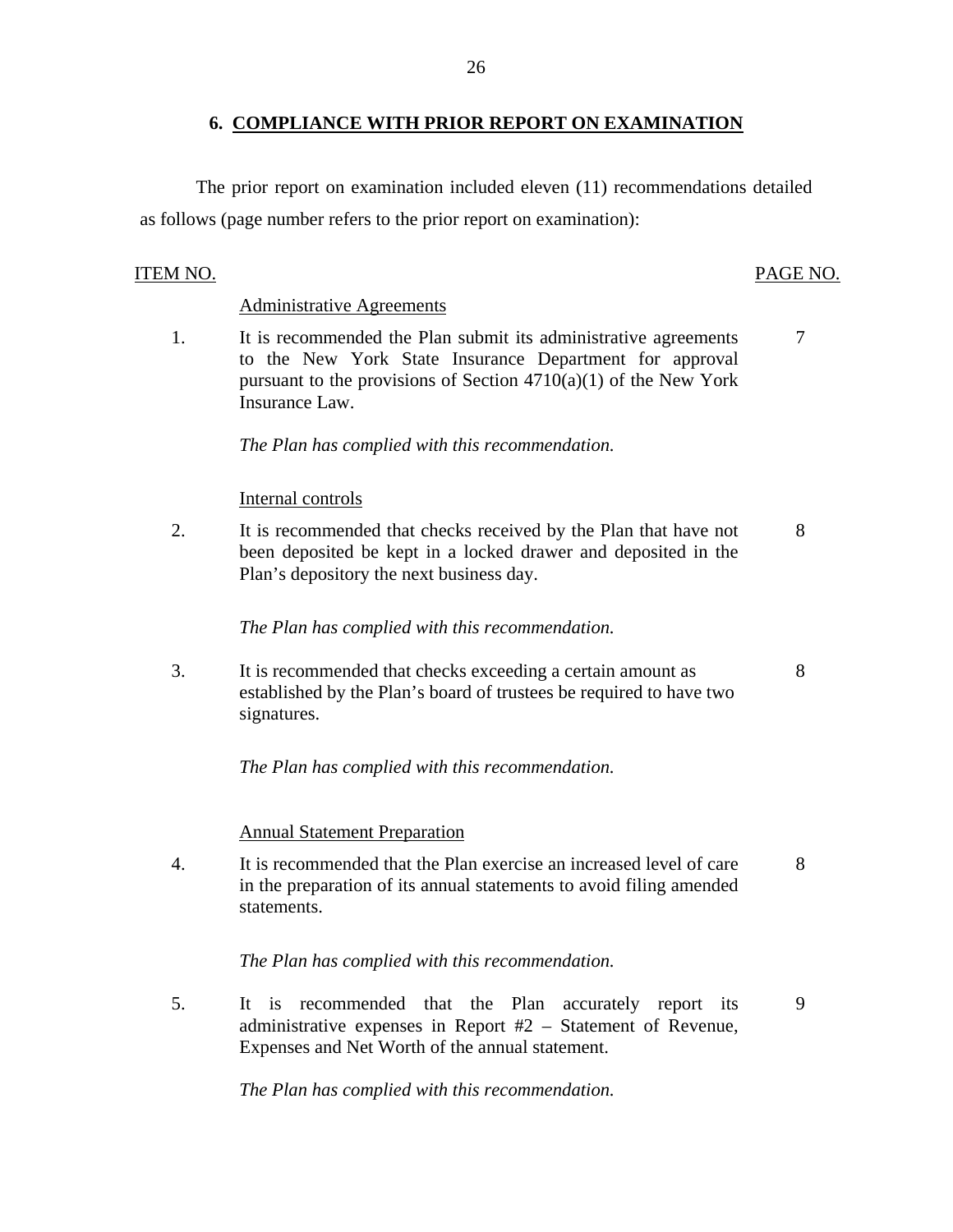#### **Mandated Benefits**

6. It is recommended that the Plan comply with the provisions of 14 Section 4303(s) of the New York Insurance Law and provide coverage for medical conditions leading to infertility.

*The Plan has complied with this recommendation.* 

7. It is recommended that the Plan comply with the provisions of 15 Section  $4303(x)$  of the New York Insurance Law and provide coverage for post-mastectomy reconstruction.

*The Plan has complied with this recommendation.* 

8. It is recommended that the Plan comply with the provisions of  $16$ Section 4303(q) of the New York Insurance Law and provide coverage for cancer drugs.

*The Plan has complied with this recommendation.* 

9. It is recommended that the Plan comply with the provisions of 17 Section 4303(b)(b) of the New York Insurance Law and provide coverage for bone density measurements, testing, drugs, and devices.

*The Plan has complied with this recommendation.* 

10. It is recommended that the Plan comply with the provisions of 17 Section 4303(c) of the New York Insurance Law and provide coverage for contraceptive drugs or devices.

*The Plan has complied with this recommendation.* 

11. It is recommended that the Plan include all mandated benefits 18 within its Plan Document (group contract), and file the amended Plan Document for approval with the Superintendent of Insurance pursuant to Section 4308(a) of the New York Insurance Law.

*The Plan has complied with this recommendation.*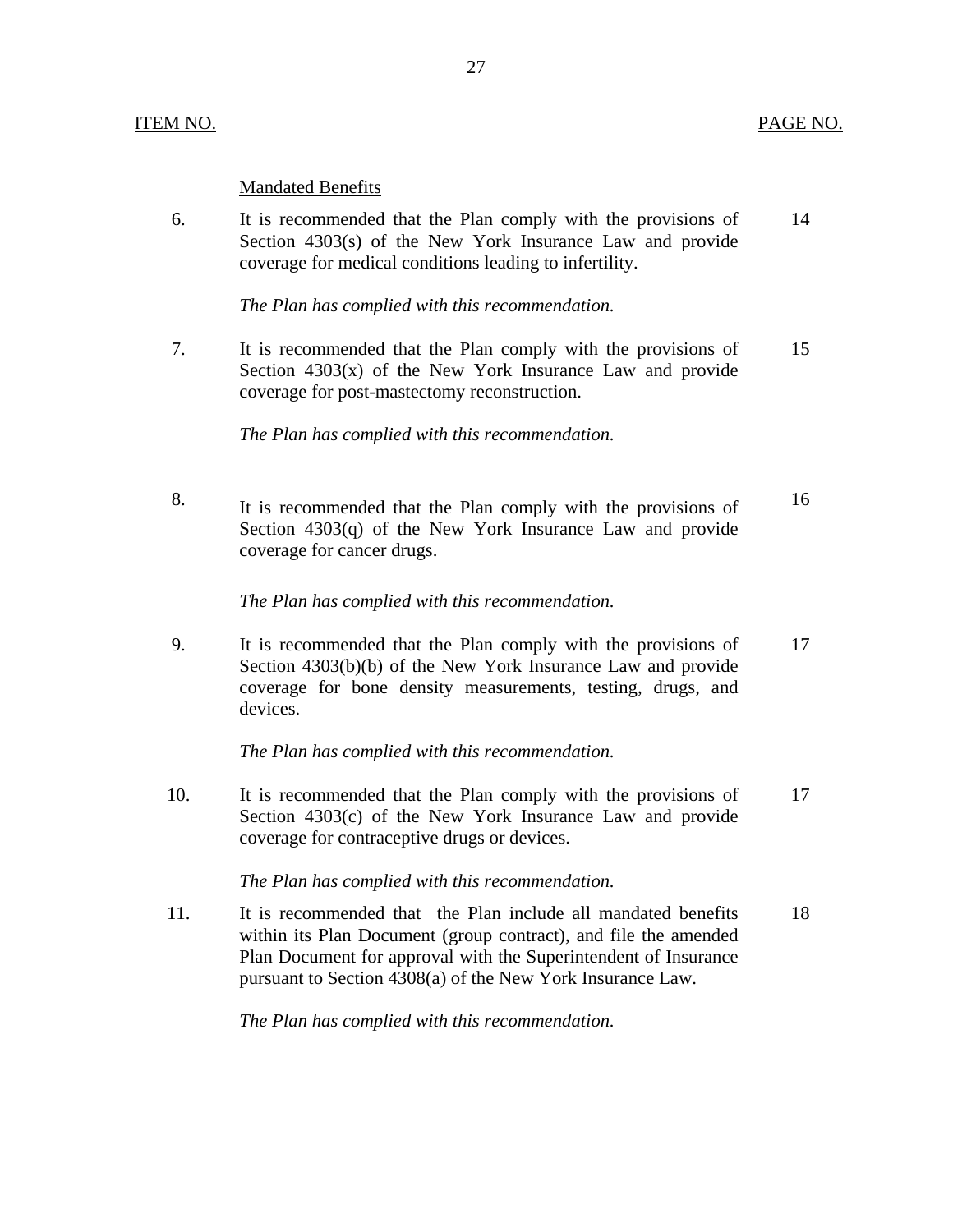#### **7. SUMMARY OF COMMENTS AND RECOMMENDATIONS**

#### **ITEM NO. PAGE NO.**

#### A**.** Management and Controls

- i. It is recommended that the Plan comply with Section  $4705(a)(1)$  of the New York Insurance Law and amend its Municipal Cooperation Agreement and its by-laws to reflect the current composition of the Plan. 9
- ii. It is recommended that the Plan comply with the requirements of Section 624(a) of the New York State Business Corporation Law by maintaining minutes of all board committee meetings held.
- iii. It is recommended that the Plan comply with Section  $4705(a)(7)$  of the New York Insurance Law and designate an attorney-in-fact to receive service of summons or other legal process in any action, suit or proceeding arising out of any contract, agreement or transaction involving the Plan.

The Plan's governing board, subsequently acted, on February 6, 2012, to appoint Timothy Allard as the Plan's attorney-infact.

#### B. Corporate Governance

i. It is recommended that the Plan amend its contract with its CPA firm to include a review and rendering of an opinion of the Plan's internal control systems on an annual basis, in order to comply with the requirement of Section 4705(e)(1) of the New York Insurance Law.

Subsequent to the examination date, the Plan's CPA firm provided an opinion relative to the Plan's internal controls within its 2011 audit report.

10

9

11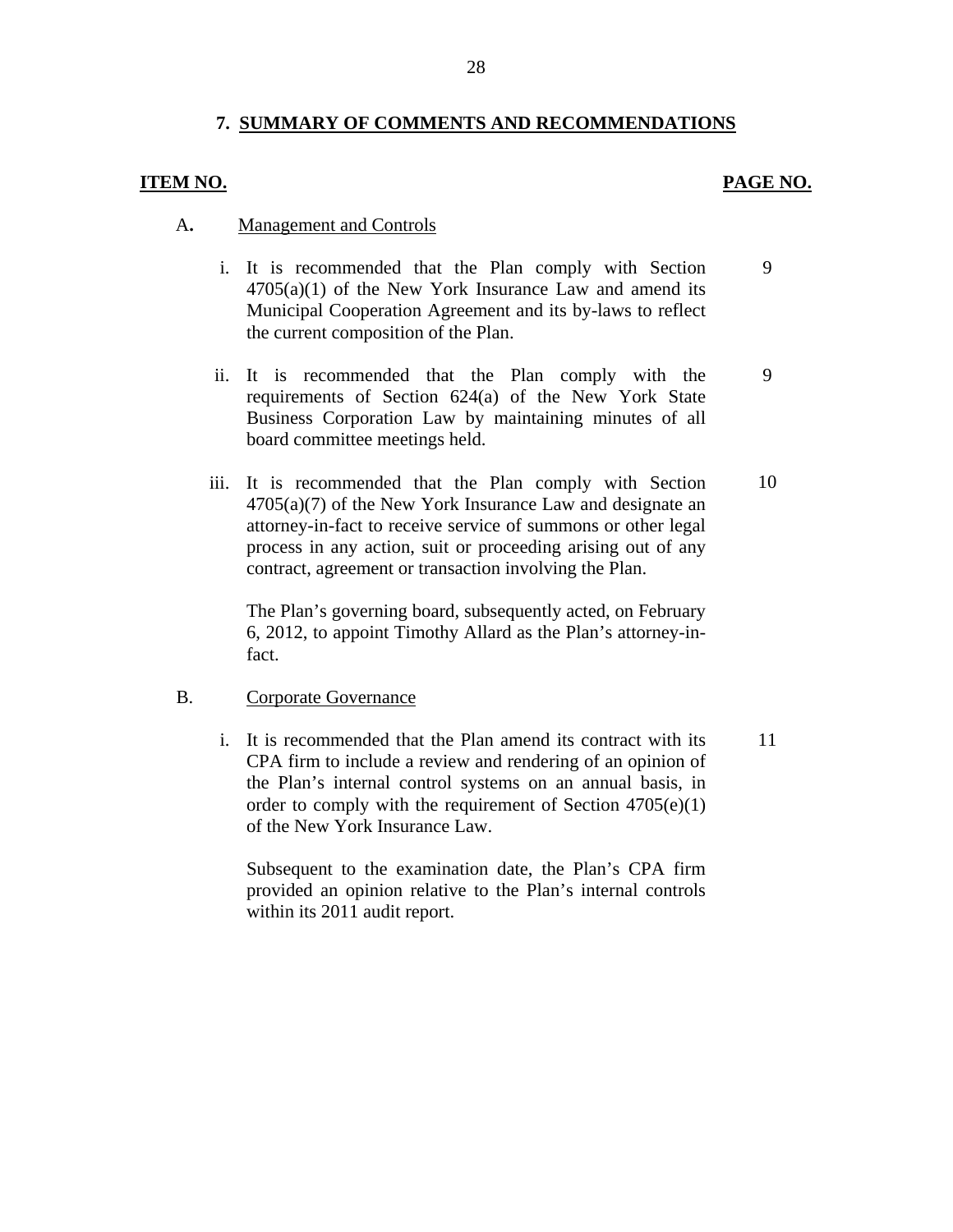#### **ITEM NO. PAGE NO. PAGE NO.**

12

- ii. It is recommended that, as prudent business practice, that the board adopt written procedures that would require the board to obtain annual certification, either from an internal auditory, the Plan's independent CPA firm or the Plan's general counsel, to the effect that the Plan's responsible officers have implemented procedures adopted by the board and that the Plan's current claims adjudication procedures including those set forth in current claims manuals, are in accordance with applicable Department statutes, rules and regulations.
- iii. It is recommended that, as a prudent business practice, that the Plan's board of directors obtain annual certifications from its third party claims administrators that claims are being processed in accordance with the Plan Document and applicable Department statutes, rules and regulations. 13
- C. Administrative Service Agreements

It is recommended that Excellus and each of its employees who perform claim adjusting services in New York for the Plan be licensed as independent claims adjusters in accordance with Sections  $2101(g)(1)$  and  $2108(a)(3)$  of the New York Insurance Law. 15

D. Conflict of Interest Policy

It is recommended that the Plan establish a formal code of conduct policy and require that its board members, officers and key employees sign a conflict of interest disclosure form on an annual basis. 15

#### E. Accounts and Records

- Department. i. It is recommended that the Plan comply with Section  $4706(a)(5)(B)$  of the New York Insurance Law when reporting its contingent reserve in future statements to this It is recommended that the Plan comply with Section  $16\overline{4706(a)(5)(B)}$  of the New York Insurance Law when reporting its contingent reserve in future statements to this Department.
- ii. It is recommended that the Plan report its actual one-year claims run-off within its NY Schedule  $F -$ Claims Payable Analysis in its filed annual statements. 17

29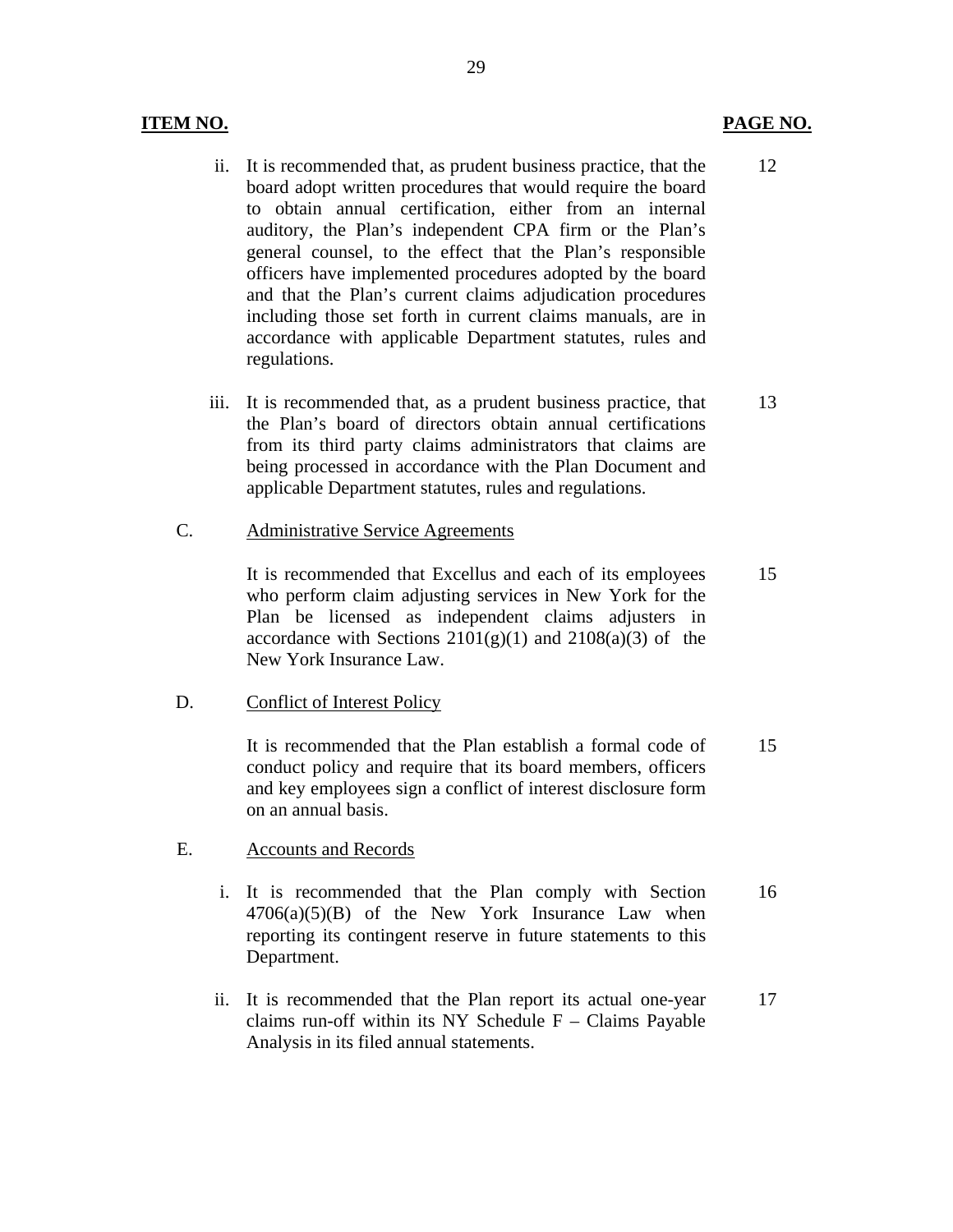iii It is recommended that the Plan report its liability for its claims adjustment expenses as a separate line item within its filed annual statements. 17

#### **Policy Forms/Benefits**

F. Policy Forms/Benefits<br>It is recommended that the Plan comply with the requirements of Section 1251 of the Patient Protection and Affordable Care Act and include the required disclosure statement to its policyholders. 23

> On February 14, 2011, the Plan filed Amendment No. 8 to its Plan Document, which included the aforementioned disclosure statement, with the Department.

Complaints

York Insurance Department Circular Letter No. 11 (1978). G. Complaints<br>It is recommended that the Plan, as a good business practice, maintain a complaint log in a manner consistent with New It is recommended that the Plan, as a good business practice, 24<br>maintain a complaint log in a manner consistent with New<br>York Insurance Department Circular Letter No. 11 (1978).

H. Rating

It is recommended that the Plan comply with the requirements of Section  $4705(d)(5)(B)$  of the New York Insurance Law by submitting its community rating methodology formula to the Superintendent for approval.

25